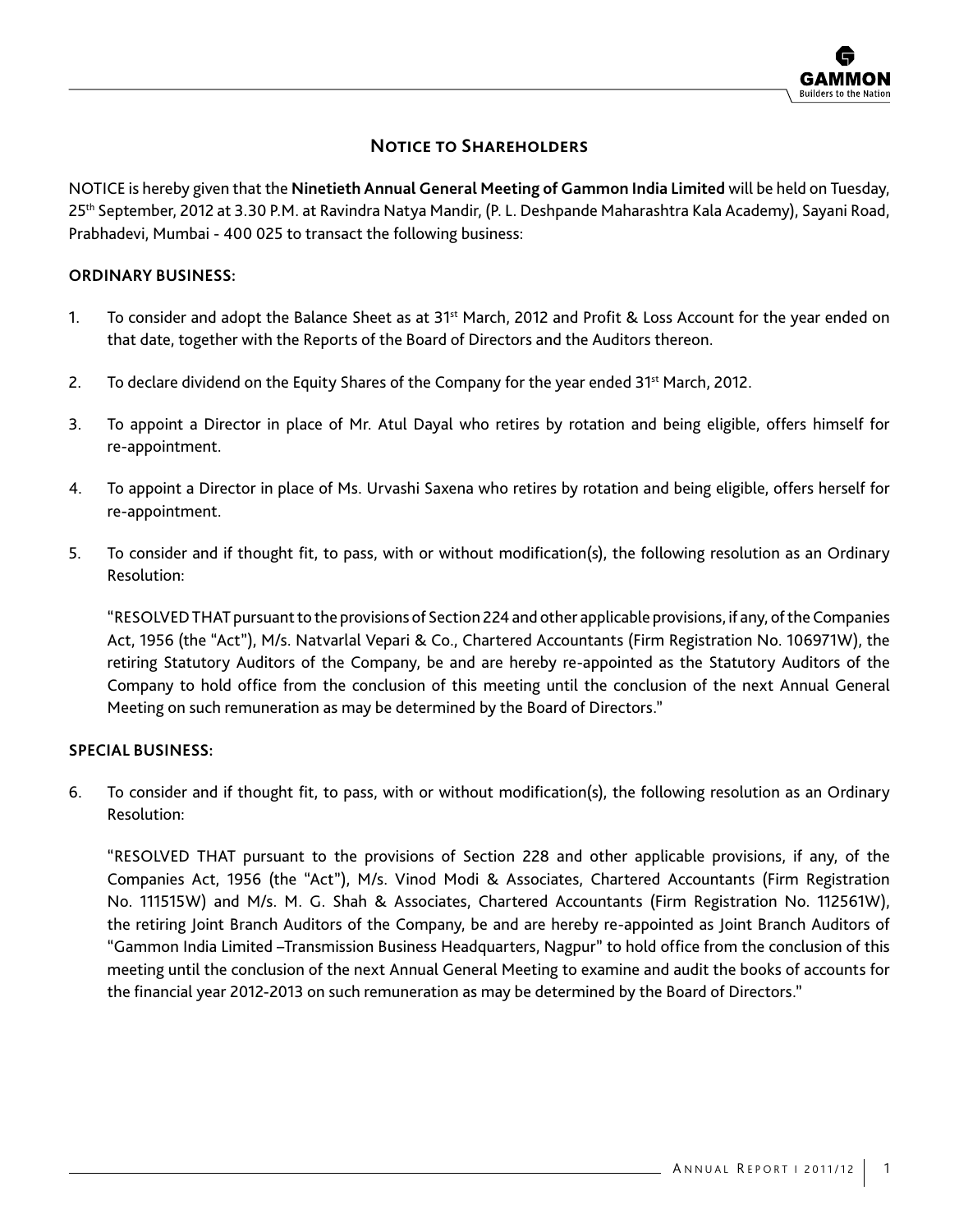7. To consider and if thought fit, to pass, with or without modification(s), the following resolution as an Ordinary Resolution:

"RESOLVED THAT pursuant to the provisions of Section 228 and other applicable provisions, if any, of the Companies Act, 1956 (the "Act"), M/s. Natvarlal Vepari & Co., Chartered Accountants (Firm Registration No. 106971 W), the Statutory Auditors of the Company, who retire as the Branch Auditors of the Company in respect of its Branch at Muscat, be and are hereby re-appointed as the Branch Auditors of the Company to hold office from the conclusion of this meeting until the conclusion of the next Annual General Meeting to examine and audit the books of accounts of the Company's branch office at Muscat, Oman for the financial year 2012-2013 on such remuneration as may be determined by the Board of Directors;

RESOLVED FURTHER THAT pursuant to the provisions of Section 228 and other applicable provisions, if any of the Act, the Board be and is hereby authorized to appoint as branch auditor of any branch office of the Company, existing including those which may be opened/acquired hereafter in India or abroad in consultation with the Company's Statutory Auditors any person qualified to act as branch auditor(s) within the provisions of Section 228 of the Act and to fix their remuneration."

8. To consider and if thought fit, to pass, with or without modification(s), the following resolution as a Special Resolution:

"RESOLVED THAT pursuant to the provisions of Sections 198 and 309 read with Schedule XIII and all other applicable provisions of the Companies Act, 1956, including the rules made thereunder and any amendments thereto or any statutory modification or re-enactment thereof for the time being in force ("the Act") and subject to the approval of the Central Government and all other sanctions, approvals and permissions as may be required and subject to such conditions and modifications as may be imposed or prescribed by any of the authorities while granting such sanctions, approvals and permissions, the Company hereby accords its approval for the payment of Minimum Remuneration, as set out below, to Mr. Abhijit Rajan - Chairman & Managing Director, for a period of three (3) years i.e. for the financial years 2011-12, 2012-13 & 2013-14;

| (Amount in ₹) |  |
|---------------|--|
|---------------|--|

| <b>Financial Year</b> | Salary<br>(p.a.) | Perquisites &<br>Allowances (p.a.) | <b>Retirals</b><br>(p.a.) | Total<br>(p.a.) |
|-----------------------|------------------|------------------------------------|---------------------------|-----------------|
| 2011-2012             | 92,521,935       | 9,829,863                          | 19,826,130                | 122,177,928     |
| 2012-2013             | 68,420,400       | 90,000                             | 12,724,000                | 81,234,400      |
| 2013-2014             | 52,230,600       | 135,000                            | 7,634,400                 | 60,000,000      |

*Explanation:*

- *(a) Provision of car for use on Company's business and telephone at residence will not be considered perquisite.*
- *(b) Valuation of perquisites shall be done as per Income Tax rules wherever applicable.*
- *(c) Contribution to Provident Fund, Superannuation Fund or Annuity Fund will not be included in the computation of the ceiling on perquisites to the extent these either singly or put together are not taxable under the Income Tax Act, 1961.*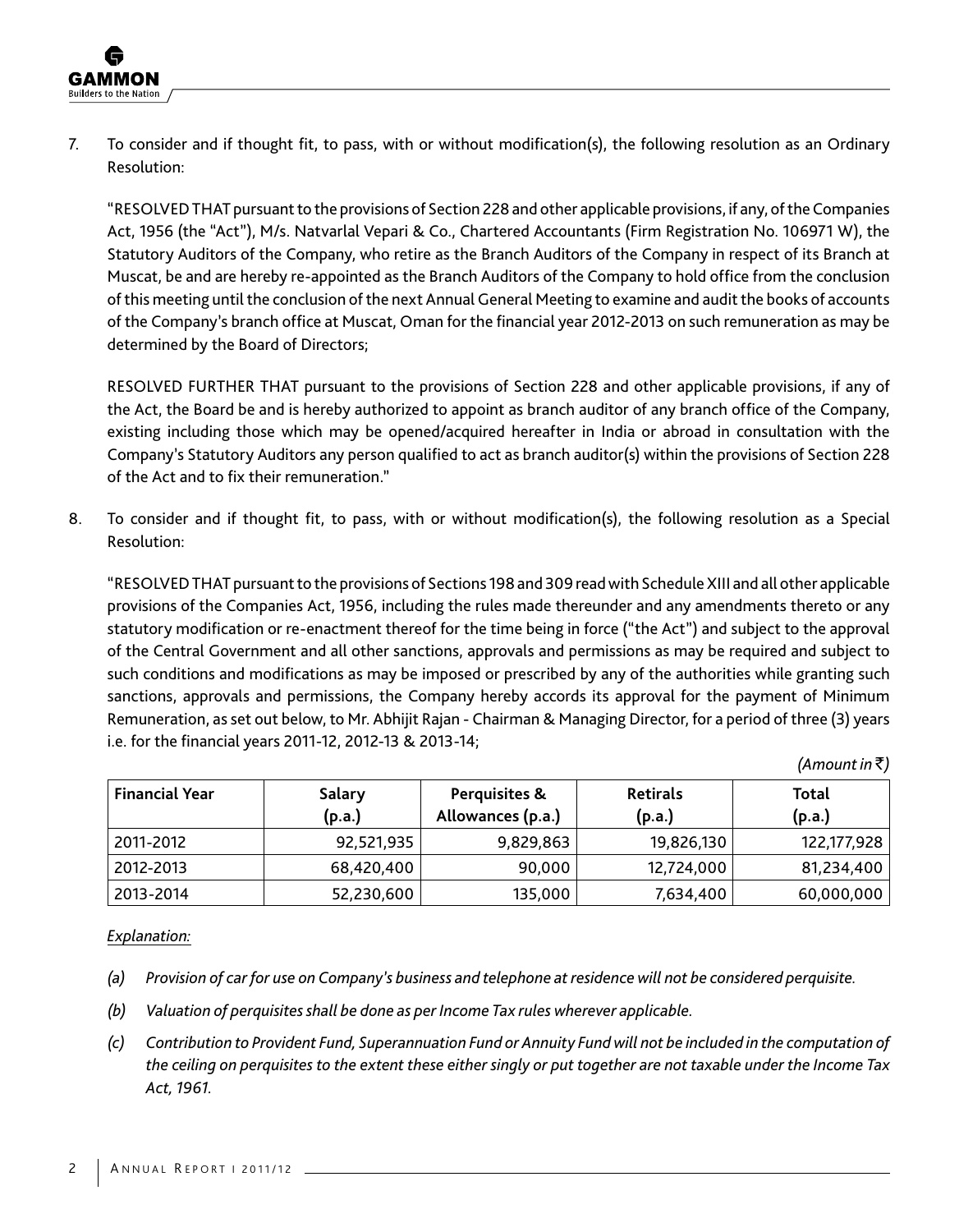

RESOLVED FURTHER THAT the Board of Directors of the Company (hereinafter referred to as the 'Board' which term shall be deemed to include any duly authorized Committee thereof, for the time being exercising the powers conferred on the Board by this Resolution, including the Remuneration Committee) be and is hereby authorized to revise, amend, alter and/or vary the terms and conditions in relation to the above Minimum Remuneration in such manner as may be permitted in accordance with the provisions of the Act and/or to the extent as may be required, by the Central Government while according their approval;

RESOLVED FURTHER THAT for the purpose of giving effect to this resolution, the Board be and is hereby authorized to do all such acts, deeds, matters and things as it may, in its absolute discretion deem necessary, proper or desirable including but not limited to making of an application to regulatory authorities, execution of necessary documents and to settle any questions, difficulties and/or doubts that may arise in this regard in order to implement and give effect to the foregoing resolution."

9. To consider and if thought fit, to pass, with or without modification(s), the following resolution as a Special Resolution:

"RESOLVED THAT pursuant to the provisions of Sections 198 and 309 read with Schedule XIII and all other applicable provisions of the Companies Act, 1956, including the rules made there under and any amendments thereto or any statutory modification or re-enactment thereof for the time being in force ("the Act") and subject to the approval of the Central Government and all other sanctions, approvals and permissions as may be required and subject to such conditions and modifications as may be imposed or prescribed by any of the authorities while granting such sanctions, approvals and permissions, the Company hereby accords its approval for the payment of Minimum Remuneration, as set out below, to Mr. Rajul A. Bhansali, Executive Director – International Operations, for a period of three (3) years i.e. for F.Y. 2011-12, 2012-13 and 2013-14;

 $(A$ *mount in*  $\bar{z}$ )

| <b>Financial Year</b> | Salary<br>(p.a.) | Perquisites &<br>Allowances (p.a.) | <b>Retirals</b><br>(p.a.) | Total<br>(p.a.) |
|-----------------------|------------------|------------------------------------|---------------------------|-----------------|
| 2011-2012             | 6,364,235        | 615,885                            | 1,245,000                 | 8,225,120       |
| 2012-2013             | 7,287,060        | 103,846                            | 1,251,278                 | 8,642,184       |
| 2013-2014             | 6,846,956        | 135,000                            | 1,018,044                 | 8,000,000       |

### *Explanation:*

- *(a) Provision of car for use on Company's business and telephone at residence will not be considered perquisite.*
- *(b) Valuation of perquisites shall be done as per Income Tax rules wherever applicable.*
- *(c) Contribution to Provident Fund, Superannuation Fund or Annuity Fund will not be included in the computation of the ceiling on perquisites to the extent these either singly or put together are not taxable under the Income Tax Act, 1961.*

RESOLVED FURTHER THAT the Board of Directors of the Company (hereinafter referred to as the 'Board' which term shall be deemed to include any duly authorized Committee thereof, for the time being exercising the powers conferred on the Board by this Resolution, including the Remuneration Committee) be and is hereby authorized to revise, amend, alter and/or vary the terms and conditions in relation to the above Minimum Remuneration in such manner as may be permitted in accordance with the provisions of the Act and/or to the extent as may be required, by the Central Government while according their approval;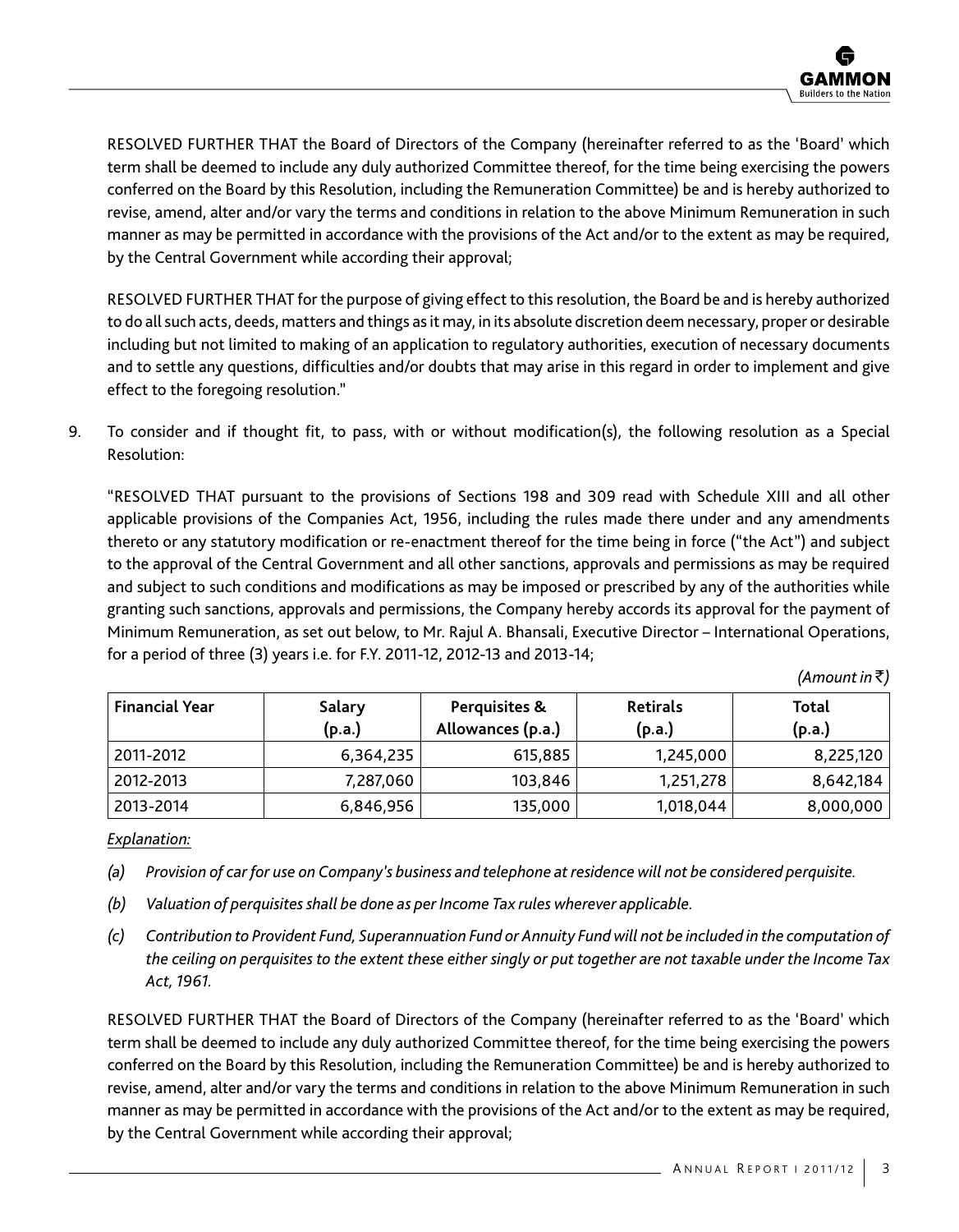RESOLVED FURTHER THAT for the purpose of giving effect to this resolution, the Board be and is hereby authorized to do all such acts, deeds, matters and things as it may, in its absolute discretion deem necessary, proper or desirable including but not limited to making of an application to regulatory authorities, execution of necessary documents and to settle any questions, difficulties and/or doubts that may arise in this regard in order to implement and give effect to the foregoing resolution."

10. To consider and if thought fit, to pass, with or without modification(s), the following resolution as a Special Resolution:

"RESOLVED THAT pursuant to the provisions of Sections 198 and 309 read with Schedule XIII and all other applicable provisions of the Companies Act, 1956, including the rules made there under and any amendments thereto or any statutory modification or re-enactment thereof for the time being in force ("the Act") and subject to the approval of the Central Government and all other sanctions, approvals and permissions as may be required and subject to such conditions and modifications as may be imposed or prescribed by any of the authorities while granting such sanctions, approvals and permissions, the Company hereby accords its approval for the payment of Minimum Remuneration, as set out below, to Mr. Himanshu Parikh - Executive Director, for a period of three (3) years i.e. for F.Y. 2011-12, 2012-13 and 2013-14;

 $(A$ *mount in*  $\bar{z}$ )

| <b>Financial Year</b>     | Salary<br>(p.a.) | Perquisites &<br>Allowances (p.a.) | <b>Retirals</b><br>(p.a.) | Total<br>(p.a.) |
|---------------------------|------------------|------------------------------------|---------------------------|-----------------|
| 01/07/2011 to 31/03/2012  | 15,875,847       | 28.048                             | 1,080,000                 | 16,983,895      |
| 2012-2013                 | 16,596,762       | 95.000                             | 3,308,240                 | 20,000,002      |
| $01/04/2013 - 01/07/2014$ | 14,311,240       | 135,000                            | 3,053,760                 | 17,500,000      |

*Explanation:*

- *(a) Provision of car for use on Company's business and telephone at residence will not be considered perquisite.*
- *(b) Valuation of perquisites shall be done as per Income Tax rules wherever applicable.*
- *(c) Contribution to Provident Fund, Superannuation Fund or Annuity Fund will not be included in the computation of the ceiling on perquisites to the extent these either singly or put together are not taxable under the Income Tax Act, 1961.*

RESOLVED FURTHER THAT the Board of Directors of the Company (hereinafter referred to as the 'Board' which term shall be deemed to include any duly authorized Committee thereof, for the time being exercising the powers conferred on the Board by this Resolution, including the Remuneration Committee) be and is hereby authorized to revise, amend, alter and/or vary the terms and conditions in relation to the above Minimum Remuneration in such manner as may be permitted in accordance with the provisions of the Act and/or to the extent as may be required, by the Central Government while according their approval;

RESOLVED FURTHER THAT for the purpose of giving effect to this resolution, the Board be and is hereby authorized to do all such acts, deeds, matters and things as it may, in its absolute discretion deem necessary, proper or desirable including but not limited to making of an application to regulatory authorities, execution of necessary documents and to settle any questions, difficulties and/or doubts that may arise in this regard in order to implement and give effect to the foregoing resolution."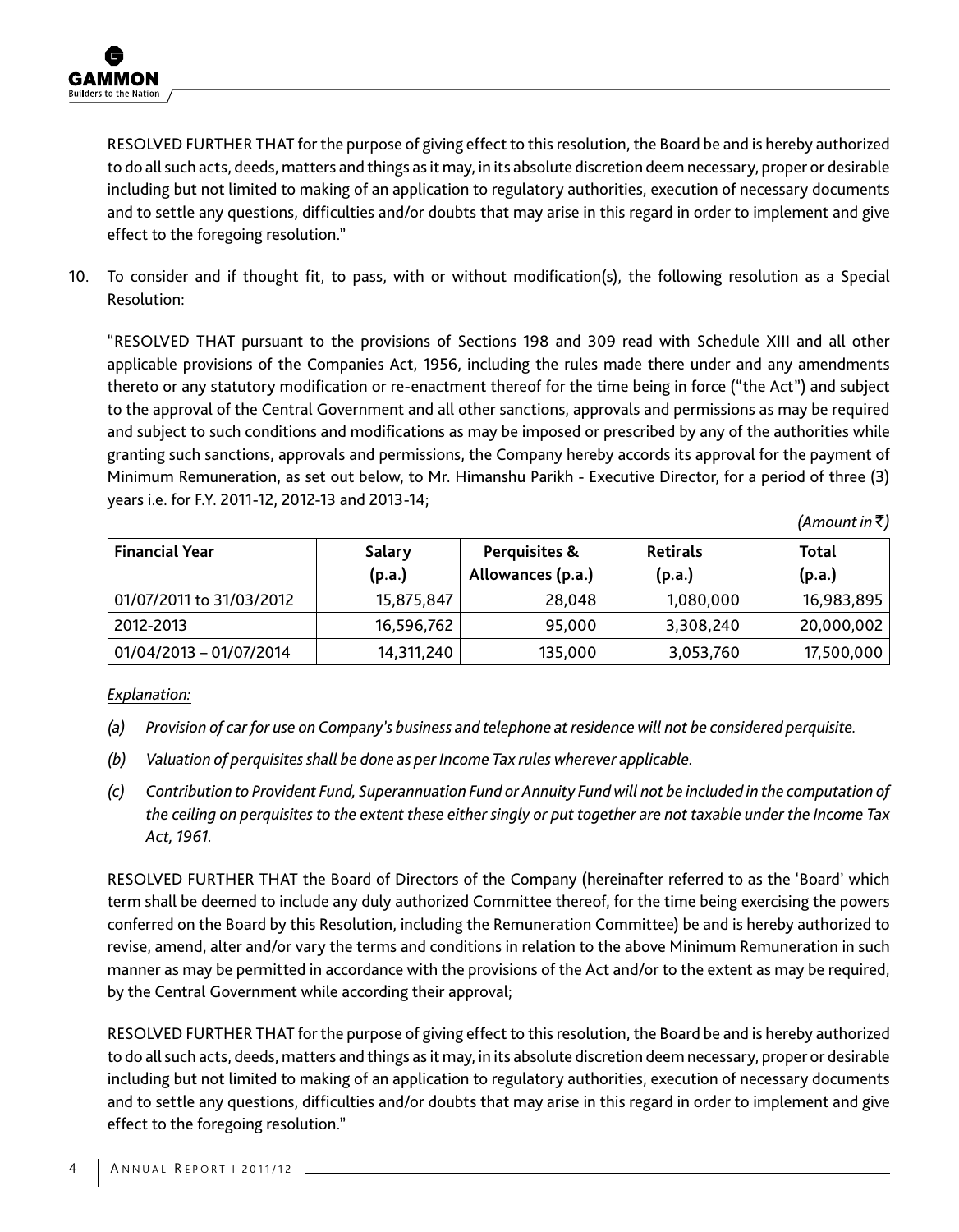11. To consider and if thought fit, to pass, with or without modification(s), the following resolution as a Special Resolution:

"RESOLVED THAT pursuant to the provisions of Sections 198 and 309 read with Schedule XIII and all other applicable provisions of the Companies Act, 1956, including the rules made there under and any amendments thereto or any statutory modification or re-enactment thereof for the time being in force ("the Act") and subject to the approval of the Central Government and all other sanctions, approvals and permissions as may be required and subject to such conditions and modifications as may be imposed or prescribed by any of the authorities while granting such sanctions, approvals and permissions, the Company hereby accords its approval for the payment of Minimum Remuneration, as set out below, to Mr. Digambar C. Bagde, Deputy Managing Director – Transmission & Distribution Business, for a period of three (3) years i.e. for F.Y. 2011-12, 2012-13 and 2013-14;

*(Amount in* `*)*

| <b>Financial Year</b> | Salary<br>(p.a.) | Perquisites &<br>Allowances (p.a.) | <b>Retirals</b><br>(p.a.) | Total<br>(p.a.) |
|-----------------------|------------------|------------------------------------|---------------------------|-----------------|
| 2011-2012             | 8,581,891        |                                    |                           | 8,581,891       |
| 2012-13               | 8,277,216        | 148,564                            | 1,032,751                 | 9,458,531       |
| 2013-2014             | 9,178,120        | 15,000                             | 8,06,880                  | 10,000,000      |

*Explanation:*

- *(a) Provision of car for use on Company's business and telephone at residence will not be considered perquisite.*
- *(b) Valuation of perquisites shall be done as per Income Tax rules wherever applicable.*
- *(c) Contribution to Provident Fund, Superannuation Fund or Annuity Fund will not be included in the computation of the ceiling on perquisites to the extent these either singly or put together are not taxable under the Income Tax Act, 1961.*

RESOLVED FURTHER THAT the Board of Directors of the Company (hereinafter referred to as the 'Board' which term shall be deemed to include any duly authorized Committee thereof, for the time being exercising the powers conferred on the Board by this Resolution, including the Remuneration Committee) be and is hereby authorized to revise, amend, alter and/or vary the terms and conditions in relation to the above Minimum Remuneration in such manner as may be permitted in accordance with the provisions of the Act and/or to the extent as may be required, by the Central Government while according their approval;

RESOLVED FURTHER THAT for the purpose of giving effect to this resolution, the Board be and is hereby authorized to do all such acts, deeds, matters and things as it may, in its absolute discretion deem necessary, proper or desirable including but not limited to making of an application to regulatory authorities, execution of necessary documents and to settle any questions, difficulties and/or doubts that may arise in this regard in order to implement and give effect to the foregoing resolution."

12. To consider and if thought fit, to pass, with or without modification(s), the following resolution as a Special Resolution:

"RESOLVED THAT pursuant to the provisions of Sections 198 and 309 read with Schedule XIII and all other applicable provisions of the Companies Act, 1956, including the rules made there under and any amendments thereto or any statutory modification or re-enactment thereof for the time being in force ("the Act") and subject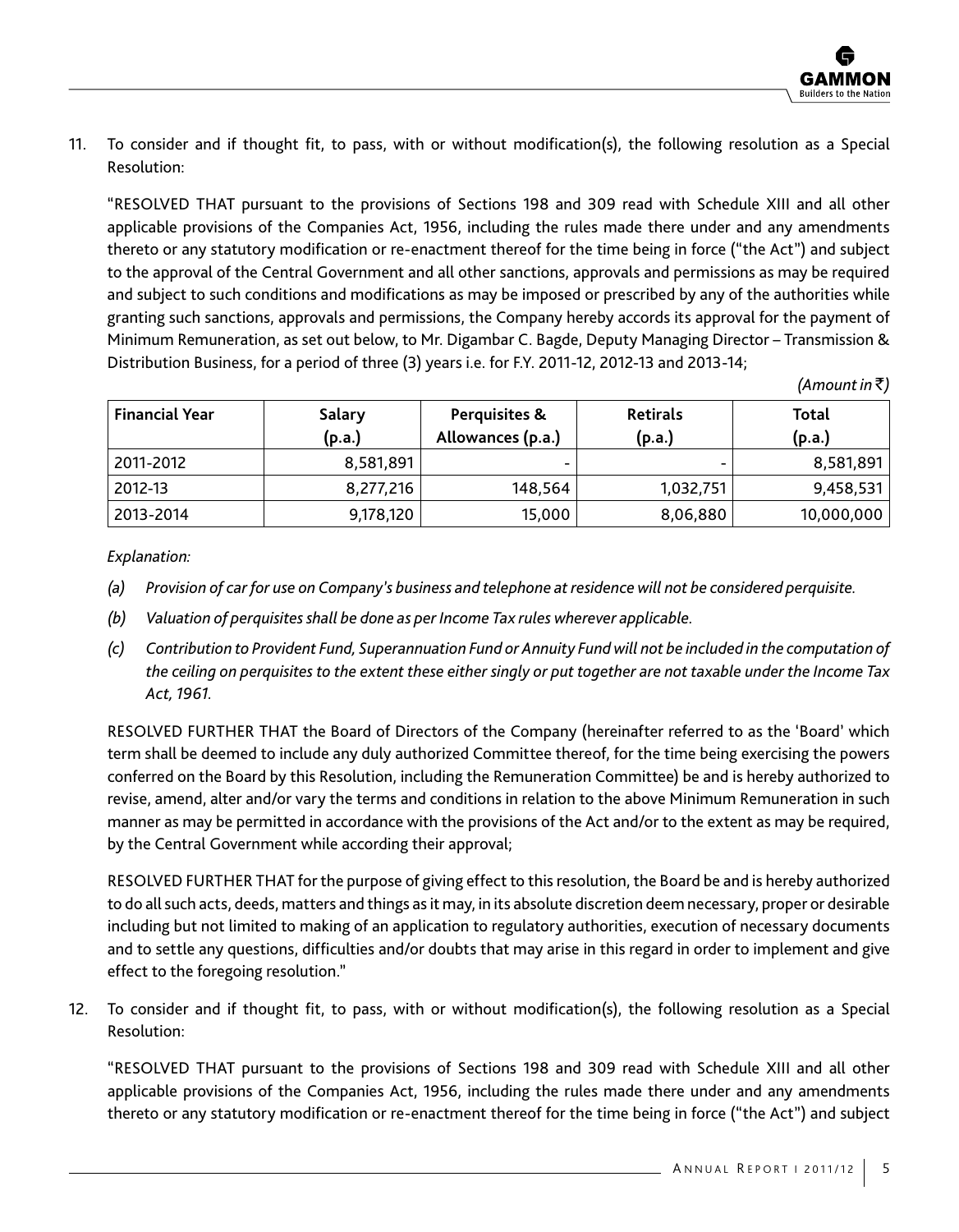to the approval of the Central Government and all other sanctions, approvals and permissions as may be required and subject to such conditions and modifications as may be imposed or prescribed by any of the authorities while granting such sanctions, approvals and permissions, the Company hereby accords its approval for the payment of Minimum Remuneration, as set out below, to Mr. Rohit Modi – Deputy Managing Director for the financial year 2011-12;

*(Amount in* `*)*

| <b>Financial Year</b> | Salary     | Perquisites &     | <b>Retirals</b> | Total      |
|-----------------------|------------|-------------------|-----------------|------------|
|                       | (p.a.)     | Allowances (p.a.) | (p.a.)          | (p.a.)     |
| 2011-2012             | 28,319,924 | 3,018,057         | 2,520,000       | 33,857,981 |

RESOLVED FURTHER THAT for the purpose of giving effect to this resolution, the Board be and is hereby authorized to do all such acts, deeds, matters and things as it may, in it absolute discretion deem necessary, proper or desirable including making of an application to regulatory authorities, execution of necessary documents and to settle any questions, difficulties and/or doubts that may arise in this regard in order to implement and give effect to the foregoing resolution."

# **By Order of the Board of Directors For GAMMON INDIA LIMITED**

**GITA BADE** *Company Secretary*

### *Registered Office:*

"Gammon House", Veer Savarkar Marg, Prabhadevi, Mumbai - 400 025.

Dated: 23<sup>rd</sup> August, 2012

### **NOTES:**

- (a) A MEMBER ENTITLED TO ATTEND AND VOTE AT THE MEETING IS ENTITLED TO APPOINT A PROXY TO ATTEND AND VOTE INSTEAD OF HIMSELF/HERSELF AND THE PROXY NEED NOT BE A MEMBER.
- (b) Proxies to be effective should be deposited at the Registered Office of the Company not less than forty eight (48) hours before the commencement of the meeting.
- (c) The relative Explanatory Statement pursuant to Section 173(2) of the Companies Act, 1956 in respect of businesses under Item Nos. 6 to 12 is annexed hereto.
- (d) The Register of Members and the Share Transfer Books of the Company will remain closed from 20<sup>th</sup> September, 2012 to 25th September, 2012 (both days inclusive).
- (e) The dividend on equity shares as recommended by the Board for the financial year ended  $31^{st}$  March, 2012, if declared, will be paid on or before 24<sup>th</sup> October, 2012 to those members whose names appear in the Company's Register of Members as on 25<sup>th</sup> September, 2012. In respect of shares held in electronic form, dividend will be payable on the basis of beneficial ownership as per the details to be furnished by the National Securities Depository Limited and the Central Depository Services (India) Limited for this purpose.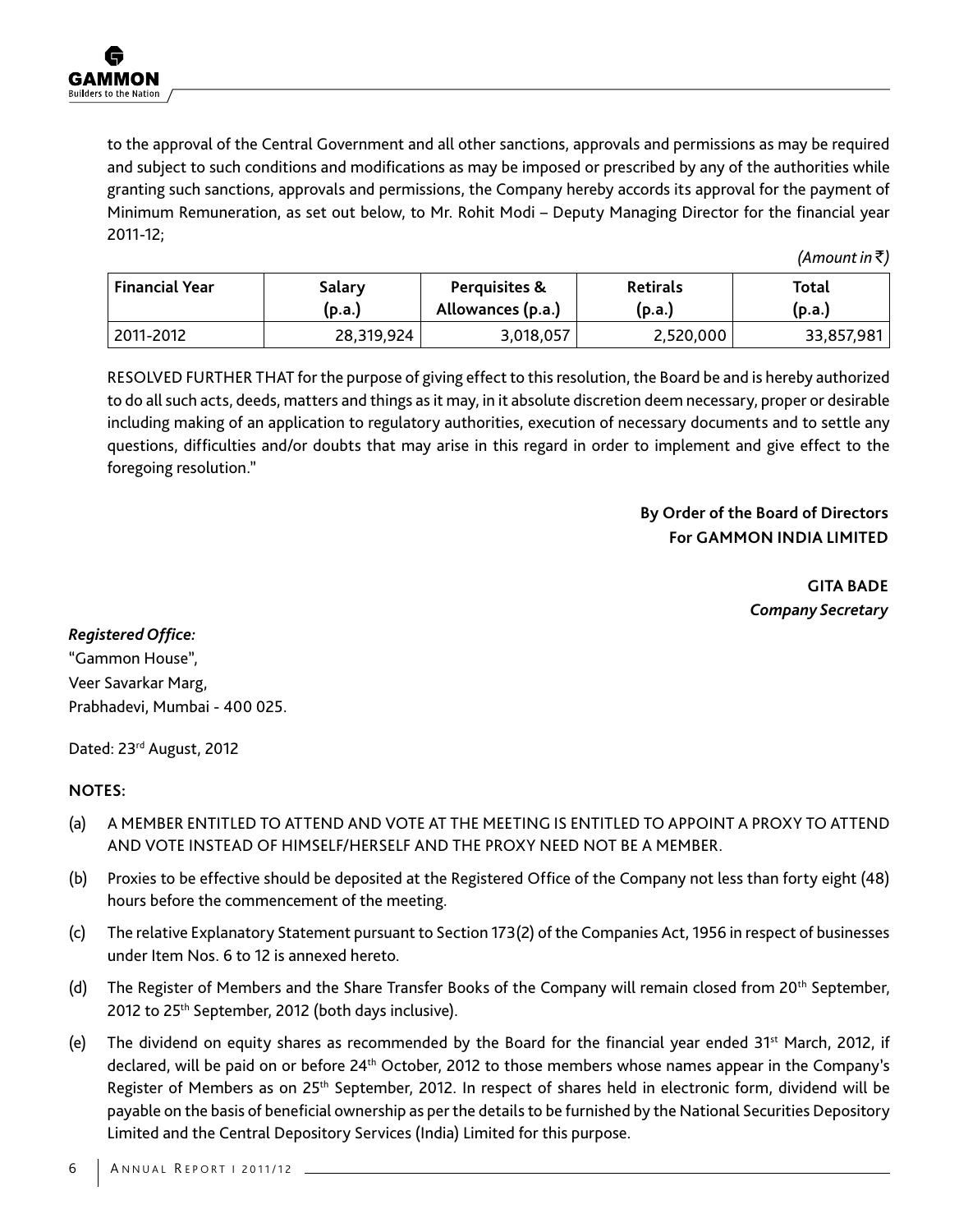- (f) Members holding shares in electronic form may please note that their bank details as furnished by the respective Depositories to the Company will be printed on their dividend warrants as per the applicable regulations of the Depositories and the Company will not entertain any direct request from the members for change/deletion in such bank details. Please note that instructions, if any, already given by them in respect of shares held in physical form will not be automatically applicable to the dividend paid on shares held in electronic form. Members may therefore give instructions regarding bank accounts in which they wish to receive dividend to their Depository Participants.
- (g) Members who hold shares in the dematerialized form are requested to write their DP ID and Client ID and those holding shares in physical form are requested to write their folio number in the attendance slip and hand it over at the entrance of the meeting hall.
- (h) Pursuant to Section 205A of the Companies Act, 1956, the dividend not encashed or claimed within seven (7) years from the date of its transfer to the unpaid dividend account shall be transferred to the Investor Education and Protection Fund (IEPF) established by the Central Government.

Accordingly, the unclaimed dividend for the period ended 31st December, 2004 is due for transfer on or before 1st September, 2012. In terms of Section 205C of the Companies Act, 1956, no claim shall lie against the Company or the IEPF after the said transfer.

(i) The Ministry of Corporate Affairs, Government of India has, vide General Circular No. 2/2011 dated  $8<sup>th</sup>$  February, 2011 read together with General Circular No. 3/2011 dated 21st February, 2011, provided an exemption to the companies from complying with Section 212 of the Companies Act, 1956, provided such companies publish the audited consolidated financial statements of the holding company and all its subsidiaries in the Annual Report. In view of the same, copies of the Balance Sheet, Profit and Loss Account, Reports of the Board of Directors and Auditors of the subsidiary companies have not been attached to the Balance Sheet of the Company's accounts for the year ended 31<sup>st</sup> March, 2012. The consolidated financial statements published by the Company include the financial results of its subsidiary companies.

The Company will make available, the Annual Accounts of its subsidiary companies and the related detailed information to any member of the Company who may be interested in obtaining the same. The Annual Accounts of the subsidiary companies will also be kept open for inspection at the Registered Office of the Company and that of the respective subsidiary companies.

- (j) Members are requested to bring their copies of the Annual Report at the time of attending the meeting.
- (k) Members are requested to send their queries, if any, at least ten (10) days before the Annual General Meeting, so as to enable the Board to keep the information ready.
- (l) The shareholders are requested to address their correspondence to the Registrar & Share Transfer Agent viz. M/s. Link Intime India Private Limited, C-13, Pannalal Silk Mills Compound, L. B. S. Marg, Bhandup (W), Mumbai - 400 078.
- (m) The Ministry of Corporate Affairs has taken a "Green Initiative in Corporate Governance" by allowing paperless compliances by the companies and has issued circulars allowing companies to serve all notices and correspondences to shareholders including Balance Sheet, Auditors Report etc. through electronic mode (e-mail). In support of this initiative taken by the Ministry, we propose to henceforth send documents like Notices, Balance Sheet and Auditors Report etc. to our shareholders through electronic mode, to the email addresses provided by them and made available to us by the Depositories.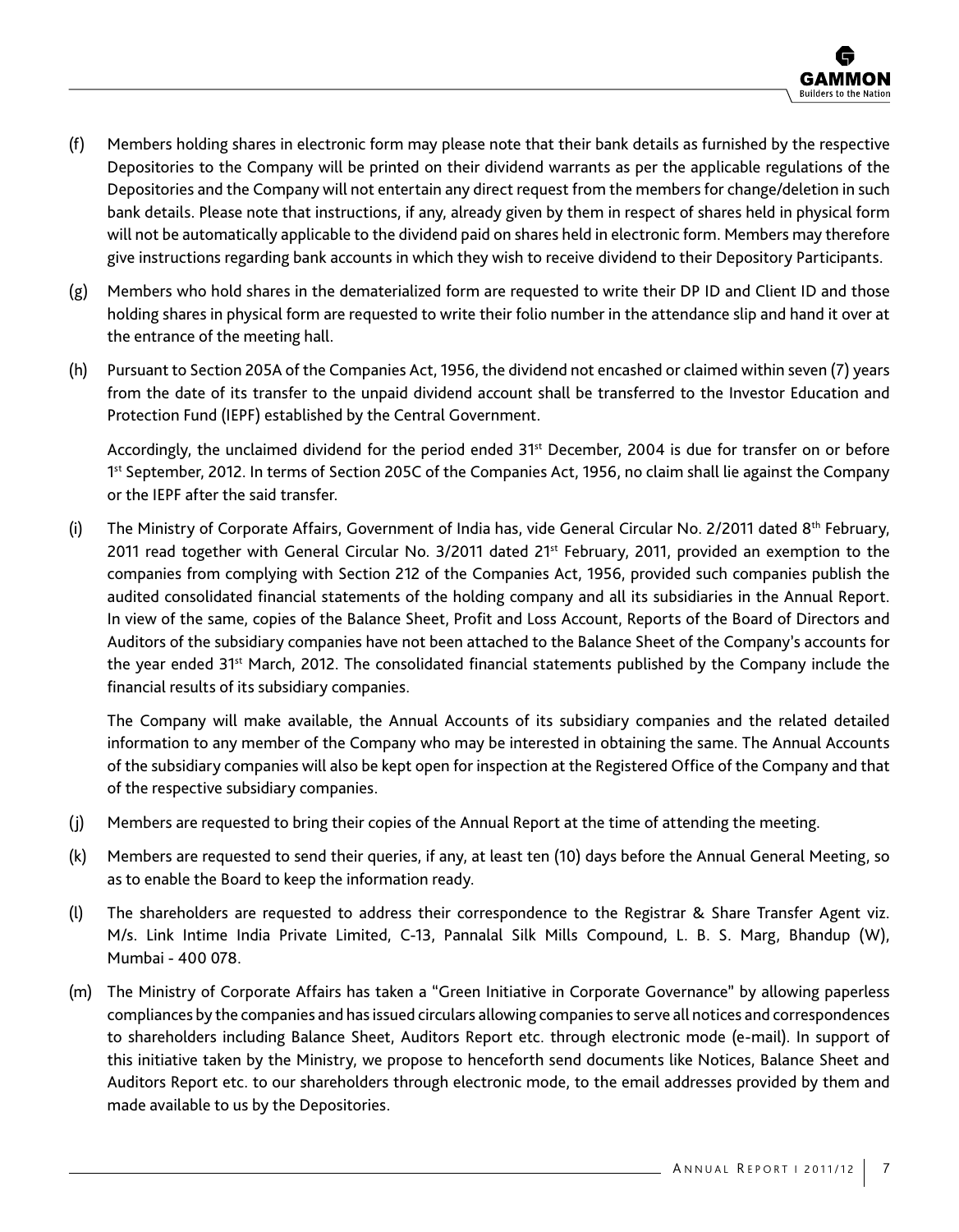Please note that you will be entitled to be furnished, free of cost, a copy of the Balance Sheet of the Company and all other documents required by law to be attached thereto, including the Profit and Loss Account and the Auditors' Report, upon receipt of a requisition from you at any time, as a member of the Company.

Members who have not registered their e-mail addresses, so far, are requested to register their e-mail addresses, in respect of their electronic holdings with the Depository through their concerned Depository Participants. Members who hold shares in physical form are requested to register their e-mail addresses with the Company's Registrar & Transfer Agents, M/s. Link Intime India Private Limited by sending an e-mail to gammonindiagogreen@linkintime.co.in along with details like Name, Folio No. etc.

(n) Information required to be provided under the Listing Agreement entered into with various Stock Exchanges, regarding the Directors who are proposed to be appointed / re-appointed is as below.

| Name of Director                                                                                           | Mr. Atul Dayal                                                                                                                                  | Ms. Urvashi Saxena                                                                                                                                                                                                                                     |  |
|------------------------------------------------------------------------------------------------------------|-------------------------------------------------------------------------------------------------------------------------------------------------|--------------------------------------------------------------------------------------------------------------------------------------------------------------------------------------------------------------------------------------------------------|--|
| Age (years)                                                                                                | 64                                                                                                                                              | 67                                                                                                                                                                                                                                                     |  |
| Qualifications                                                                                             | Solicitor                                                                                                                                       | Post Graduate                                                                                                                                                                                                                                          |  |
| Expertise                                                                                                  | Vast experience in legal field. His<br>areas of expertise are Economic<br>Laws, such as Customs & Central<br>Excise and Corporate Law.          | Chairperson of<br>Income<br>Former<br>Tax<br>Settlement Commission, Delhi.<br>Former Chief Commissioner of Income Tax,<br>Mumbai.                                                                                                                      |  |
| Directorships held<br>in other $\vert$ 1.<br>public companies (excluding<br>foreign and private companies) | Pudumjee Industries Limited<br>Reliance Retail Finance Limited.<br>2.                                                                           | Kosi Bridge Infrastructure<br>Company<br>1.<br>Limited.<br>Elder Health Care Limited.<br>2 <sup>1</sup><br>Elder Pharmaceuticals Limited.<br>3.<br>Suraj Diamonds and Jewellery Limited.<br>4.<br>Sharda Worldwide Exports<br>5.<br>Private<br>Limited |  |
| Memberships / Chairmanships<br>of committees of other public<br>companies.                                 | $1_{-}$<br>Member of Audit Committee -<br>Pudumjee Industries Limited.<br>Member of Audit Committee -<br>2.<br>Reliance Retail Finance Limited. | Member of Audit Committee - Elder Health<br>Care Limited.                                                                                                                                                                                              |  |
| Shareholding (No. of shares)                                                                               | <b>NIL</b>                                                                                                                                      | <b>NIL</b>                                                                                                                                                                                                                                             |  |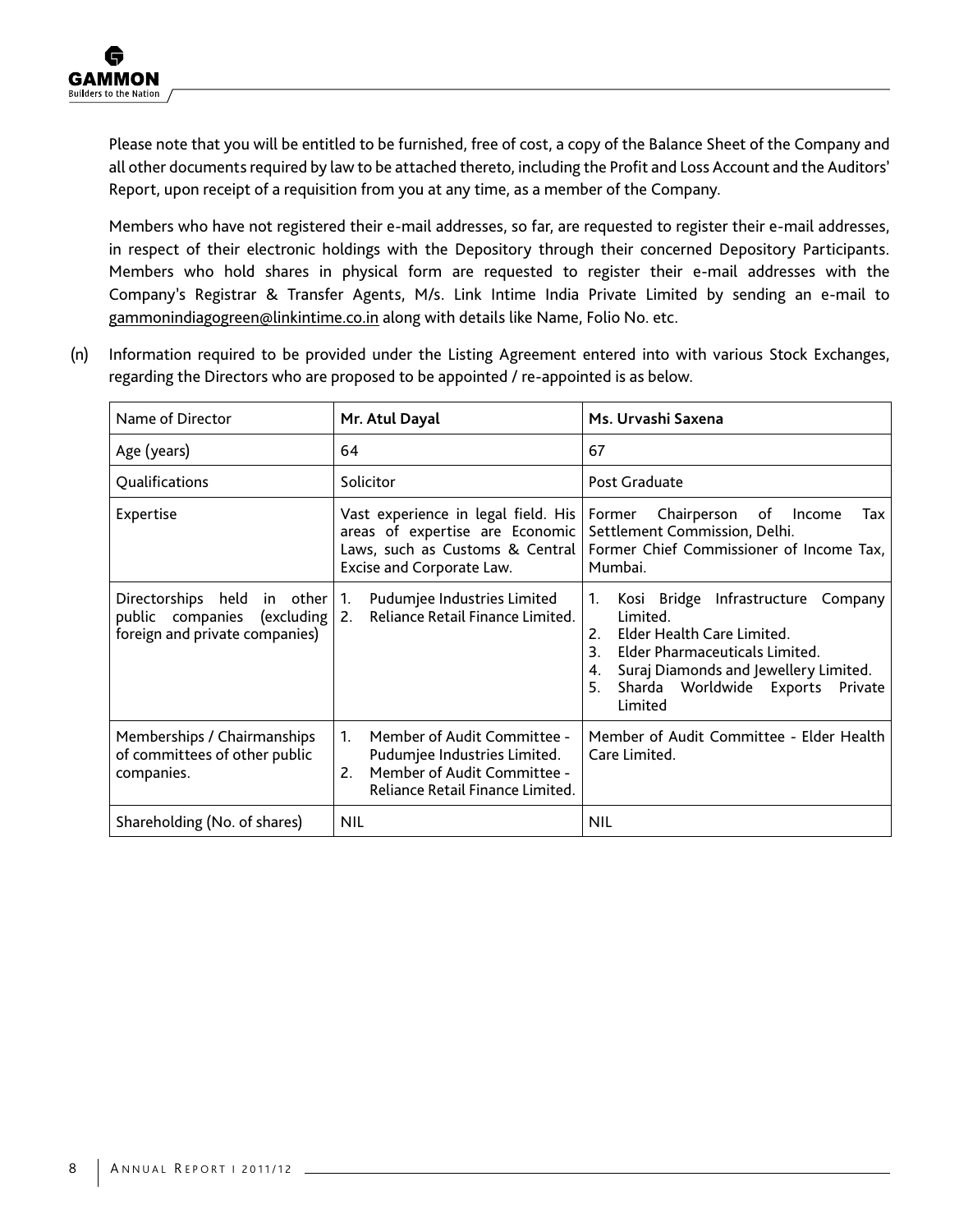### **ANNEXURE TO NOTICE**

As required by Section 173 of the Companies Act, 1956 the following Explanatory Statement sets out the material facts relating to the businesses under Item Nos. 6 to 12 of the accompanying Notice dated 23<sup>rd</sup> August, 2012.

#### **Item No. 6:**

The Board of Directors has, at its meeting held on 23<sup>rd</sup> August, 2012, approved the re-appointment of M/s. Vinod Modi & Associates, Chartered Accountants and M/s. M. G. Shah & Associates, Chartered Accountants, as Joint Branch Auditors of 'Gammon India Limited – Transmission Business Headquarters, Nagpur' to examine and audit the books of accounts for the financial year 2012-2013.

Your Directors commend passing of the Ordinary Resolution at Item No. 6 of the Notice.

None of the Directors are concerned or interested in the passing of the above resolution.

### **Item No. 7:**

The Board of Directors has, at its meeting held on 23<sup>rd</sup> August, 2012, approved the re-appointment of M/s. Natvarlal Vepari & Co., Chartered Accountants, Statutory Auditors of the Company, as the Branch Auditors of the Company in respect of its branch at Muscat to examine and audit the books of accounts for the financial year 2012-2013.

Your Directors commend passing of the Ordinary Resolution at Item No. 7 of the Notice.

None of the Directors are concerned or interested in the passing of the above resolution.

### **Item Nos. 8 to 12:**

- (a) The members had, at the 89<sup>th</sup> Annual General Meeting of the Company held on 26<sup>th</sup> September, 2011, approved the re-appointment of Mr. Abhijit Rajan as the Chairman & Managing Director of the Company for a period of 5 years with effect from 17<sup>th</sup> May, 2011 on a salary in the scale of  $\bar{\xi}$  50 lacs p.m. to  $\bar{\xi}$  1 crore p.m.
- (b) The members had, at the 87<sup>th</sup> Annual General Meeting of the Company held on 14<sup>th</sup> October, 2009, approved the re-appointment of Mr. Rajul A. Bhansali as the Wholetime Director of the Company designated as Executive Director – International Operations for a period of 3 years with effect from 29th March, 2009 on a salary in the scale of  $\bar{\tau}$  2 lacs p.m. to  $\bar{\tau}$  10 lacs p.m.

Further, the members, by way of Postal Ballot results of which were declared on 24th April, 2012 have , approved the re-appointment of Mr. Rajul A. Bhansali as the Wholetime Director of the Company designated as Executive Director – International Operations for a further period of 3 years with effect from 30<sup>th</sup> March, 2012 on a salary in the scale of  $\bar{\tau}$  8 lacs p.m. to  $\bar{\tau}$  12.5 lacs p.m.

(c) The members had, by way of Postal Ballot results of which were declared on  $23<sup>rd</sup>$  September, 2011, approved the appointment of Mr. Himanshu Parikh as the Wholetime Director of the Company designated as Executive Director for a period of 3 years with effect from 1<sup>st</sup> July, 2011 on a salary in the scale of  $\bar{z}$  21 lacs p.m. to  $\bar{z}$  40 lacs p.m.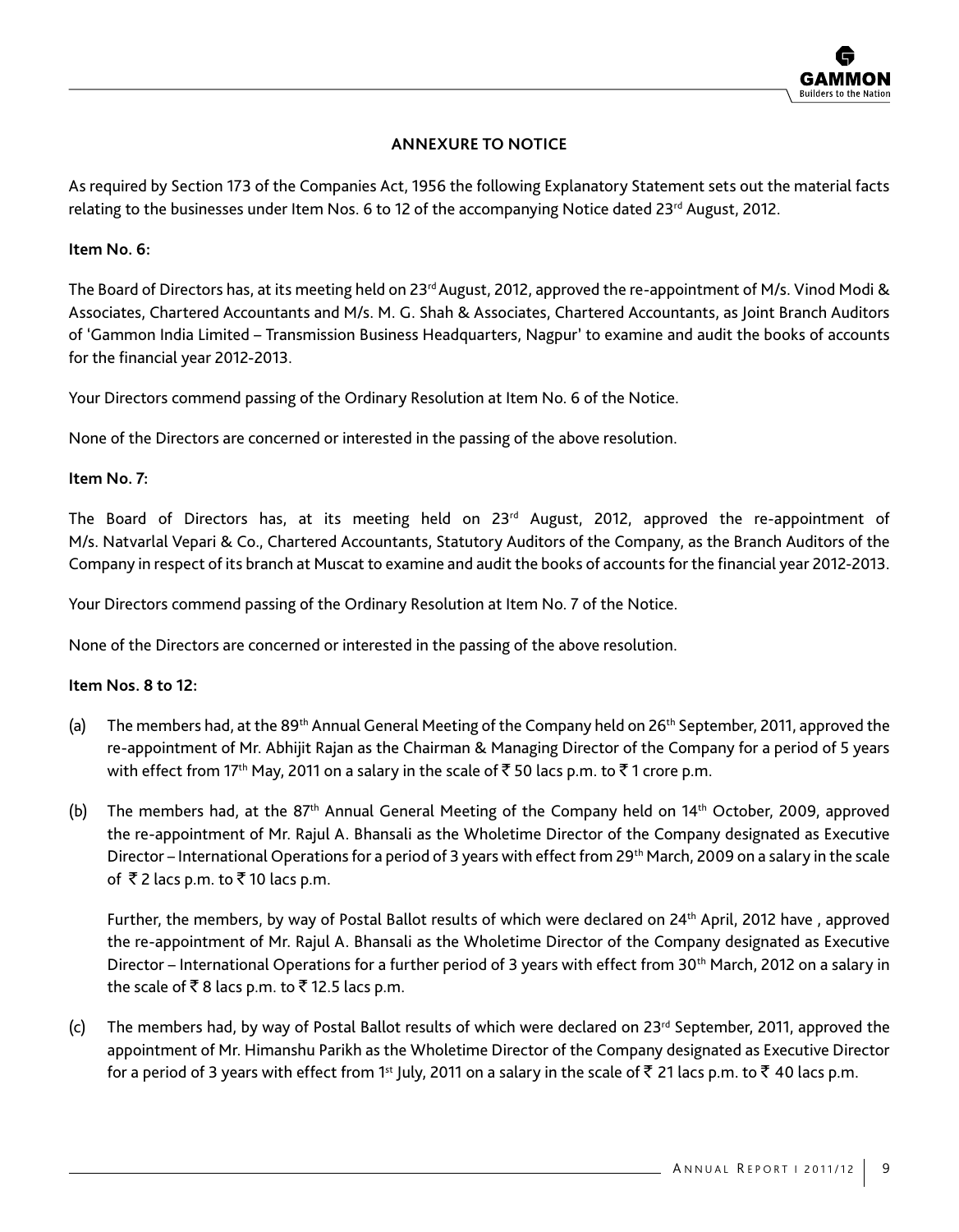- (d) The members had, at the 87th Annual General Meeting of the Company held on 14th October, 2009, approved the appointment of Mr. D. C. Bagde as the Wholetime Director of the Company designated as Director & CEO (T&D Business) for a period of 3 years with effect from 9<sup>th</sup> July, 2009 on a salary in the scale of  $\bar{\zeta}$  3 lacs p.m. to  $\bar{\zeta}$  10 lacs p.m. The Board in its meeting held on 14<sup>th</sup> May, 2012 ,have subject to the approval of the shareholders which is being sought through a Postal ballot, re-appointed Mr. Bagde as the Whole-time Director of the Company designated as Deputy-Managing Director –Transmission & Distribution business for a period of 5 (Five) years effective from 9th July, 2012 on a salary in the scale of ₹ 10 lacs p.m to ₹ 20 lacs p.m.
- (e) The members had, at the 87th Annual General Meeting of the Company held on 14th October, 2009, approved the appointment of Mr. Rohit Modi as Deputy Managing Director of the Company for a period of 5 years with effect from  $7<sup>th</sup>$  June, 2009 on a salary in the scale of  $\bar{\tau}$  6 lacs p.m. to  $\bar{\tau}$  21 lacs p.m. Mr. Rohit Modi has since resigned from the Company as Deputy Managing Director effective from 31<sup>st</sup> May, 2012.

The aforementioned resolutions and the accompanying explanatory statements approved by the Members, interalia, stated that if the Company has no profits or its profits are inadequate in any financial year, during the currency of their tenure, the Company shall pay, to the Chairman & Managing Director and the Whole-time Director(s) respectively, the remuneration as approved by them as "Minimum Remuneration" as per relevant applicable provisions as contained in Schedule XIII to the Companies Act, 1956, ("the Act") including any amendments thereto or any modifications or statutory re-enactment thereof and/or any rules or regulations framed there under.

The turnover of the Company remained sluggish due to slowdown in the infrastructure industry. Competition continued to be intensed due to low entry barriers resulting in smaller players under-quoting to capture the projects. Further, government inaction, delays in awarding projects, delay in clearances by various government agencies, increase in inflation leading to an increase in the price of construction raw materials such as steel, cement, bitumen leading to price escalation in contracts, squeeze on liquidity caused by higher interest costs leading to delays in projects and delays in timely recoveries from clients, all had a dampening effect on the overall performance of the Company and resulted in lower profits for the year ended 31st March, 2012 and hence were inadequate to pay remuneration to the respective Whole-time Directors as duly approved by the shareholders.

The recessionary trends in the infrastructure industry continues in the current financial year and as a measure of reducing costs and improving profitability the Whole-time Directors have with the approval of the remuneration committee and the Board meeting in their respective meetings held on 23<sup>rd</sup> August, 2012 expressed their desire to take minimum remuneration than what was approved by the shareholders at the time of their respective appointments,for the financial years 2012-2013 & 2013-2014. The proposed minimum remuneration for each of the Whole-time Director is set out in the respective resolution to the Notice dated 23<sup>rd</sup> August, 2012 convening the 90<sup>th</sup> Annual General Meeting to which this Explanatory Statement is annexed.

Approval for payment of minimum remuneration to the aforesaid Whole-time Directors is being sought in accordance with Sub-paragraph (C) of Paragraph (1) of Section II of Part II of Schedule XIII to the Act which, inter alia, includes seeking approval from the shareholders by way of a Special Resolution for the payment of minimum remuneration as set out above to the respective Whole-time Directors for the respective three years subject to approval of the Central Government.

In terms of the requirements as per sub-clause (iv) of the proviso to Sub-paragragh (C) of Paragraph (1) of Section II of Part II of Schedule XIII to the Act, the information is as furnished below: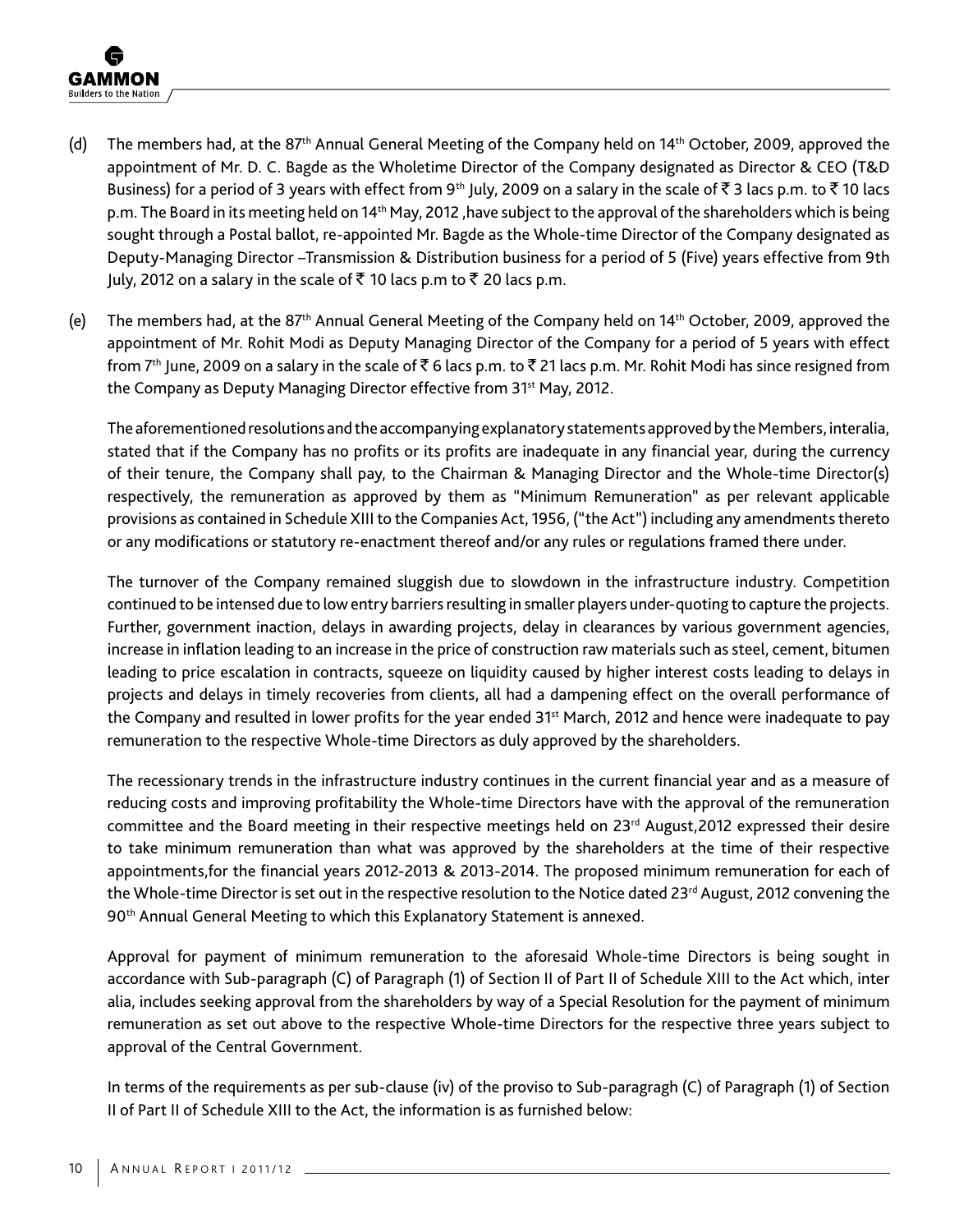(₹ in Crores)

### **I. GENERAL INFORMATION :**

- 1. Nature of Industry **State Act and State Act and State Act and State Act and State Act and State Act and State Act and State Act and State Act and State Act and State Act and State Act and State Act and State Act and Sta**
- 2. Date of commencement of commercial production : Not Applicable
- 3. In case of new companies, expected date of commencement of activities as per project approved by Financial Institutions appearing in the Prospectus
- 4. Financial Performance

- 
- : Not Applicable

Financial parameters of the Company for the last five financial years:

| Sr. No. | <b>Particulars</b><br>Year                                                             |           |          |           |            |          |
|---------|----------------------------------------------------------------------------------------|-----------|----------|-----------|------------|----------|
|         |                                                                                        | 2007-08   | 2008-09  | 2009-10   | 2010-11    | 2011-12  |
| (1)     | Paid-up Capital                                                                        | 17.69     | 126.71   | 25.83     | 27.49      | 27.50    |
| (2)     | Reserves & Surplus                                                                     | 1,210.97  | 1,452.12 | 1,898.72  | 2,088.15   | 2,224.48 |
| (3)     | Turnover                                                                               | 2,513.74* | 3,681.96 | 4,534.25  | 5,636.85   | 5,473.23 |
| (4)     | Net Profit as per Section 198<br>(read with Section 349) of the<br>Companies Act, 1956 | 141.62    | 211.40   | 217.81    | 186.26     | 161.12   |
| (5)     | Amount of Dividend paid                                                                | 4.34      | 12.80**  | $13.73**$ | $10.63***$ | 2.73     |
| (6)     | Rate of Dividend declared                                                              | 25%       | 30%      | 30%       | 40%        | 10%      |

*\*Turnover includes Company's share of turnover in Joint Ventures.*

*\*\*Includes dividend @ Rs. 21/- per share on 6% Optionally Convertible Preference Shares.*

*\*\*\*Includes interim dividend @ 20% per share and final dividend @ 20% per share.*

| 5.         | Export Performance, Net   | $\ddot{\phantom{a}}$ | During the year 2011-12, the accrued value of exported goods                                   |
|------------|---------------------------|----------------------|------------------------------------------------------------------------------------------------|
|            | Foreign Exchange Earnings |                      | or services on F.O.B basis and work bills realized on contracts is                             |
|            | & Collaborations          |                      | $\bar{\xi}$ 235.48 Crores. The Company has entered into several                                |
|            |                           |                      | collaborations & Joint Ventures in the construction, engineering and                           |
|            |                           |                      | power segments, details of which have been given in the audited                                |
|            |                           |                      | financial statements.                                                                          |
| $\epsilon$ |                           |                      | Fausten Jurrantes en in The Astal service shapes hald be Fausten Justicitional Jurrantens is i |

6. Foreign Investments or Collaborators, if any : The total equity shares held by Foreign Institutional Investors is 31,726,323 Equity Shares of  $\overline{5}$  2/- each which constitutes 23.24% of the Paid-up Equity Share Capital of the Company.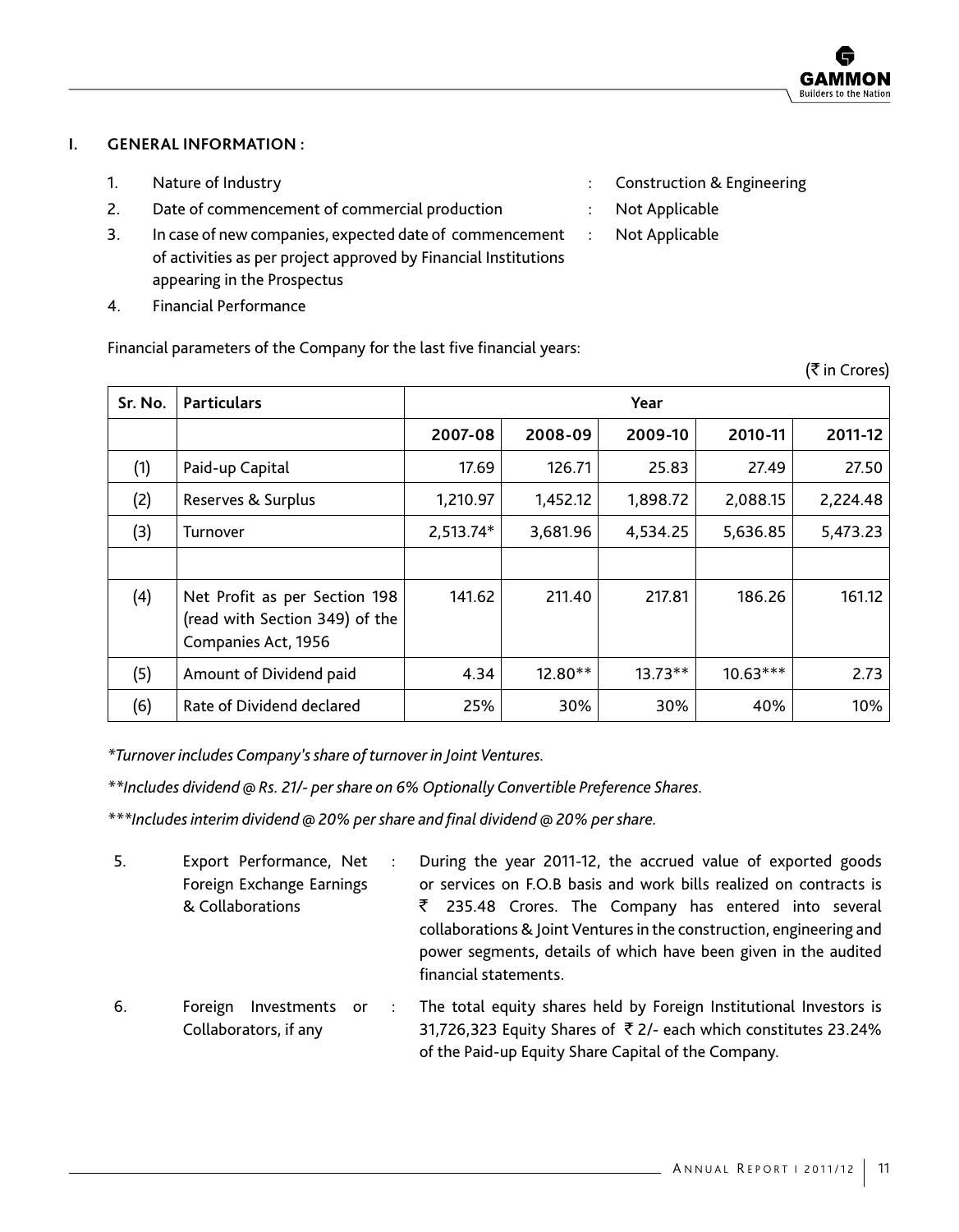

### **II. INFORMATION ABOUT THE APPOINTEE:**

#### **1. MR. ABHIJIT RAJAN:**

#### **(a) Background Details:**

 Mr. Abhijit Rajan, aged 50 years has completed his graduation in India and pursued management studies in Europe. Mr. Rajan was appointed as the Managing Director of the Company in 1991. He took over as the Chairman of the Company in 1996 and since then has been the Chairman and Managing Director of the Company. He has over 25 years of experience in strategic planning and management and in the construction industry. He is a Director on the Boards of several companies. Mr. Rajan reports to the Board of Directors of the Company. As an industrialist, he has built his reputation on the basis of good stewardship of the Gammon Group. Under his leadership and guidance, the Company has taken great strides in terms of turnover, profits and performance. His dynamic vision, strategic focus, and entrepreneurial skills continue to guide the growth of the Company's businesses across demanding markets and competitive scenarios.

#### **(b) Past Remuneration:**

|           | (Amount in $\bar{z}$ ) |
|-----------|------------------------|
| Year      | Amount*<br>(per annum) |
| 2008-2009 | 14,264,782             |
| 2009-2010 | 14,263,878             |
| 2010-2011 | 42,843,563             |

 *\*including salary, perquisites & commission and excluding retiral benefits (PF, Gratuity & Superannuation)*

### **(c) Recognition / Awards:NIL**

### **(d) Job Profile & Suitability:**

 Mr. Abhijit Rajan is the Chairman and Managing Director of the Company since June 1991. He works under the supervision and guidance of the Board of Directors. With his sharp business acumen, his leadership skills, and his rich experience in the construction and contracting business the Company has grown manifold and has diversified from contracting business into infrastructure development, realty business, power transmission and energy business and is truly a "Builder to the Nation." In the present industry scenario and competitive business environment and taking into account the experience and expertise and sharp business acumen of Mr. Rajan, it is imperative that the Gammon Group functions under the leadership and stewardship of Mr. Rajan.

### **(e) Remuneration paid / proposed:**

 Details of the total remuneration comprising, interalia, salary and perquisites and allowances and other benefits/perquisites which is paid/proposed to be paid to Mr. Abhijit Rajan - Chairman & Managing Director for FY 2011-12, FY 2012-13 & FY 2013-14 have been fully set out in the resolution at Item No. 8 of the Notice.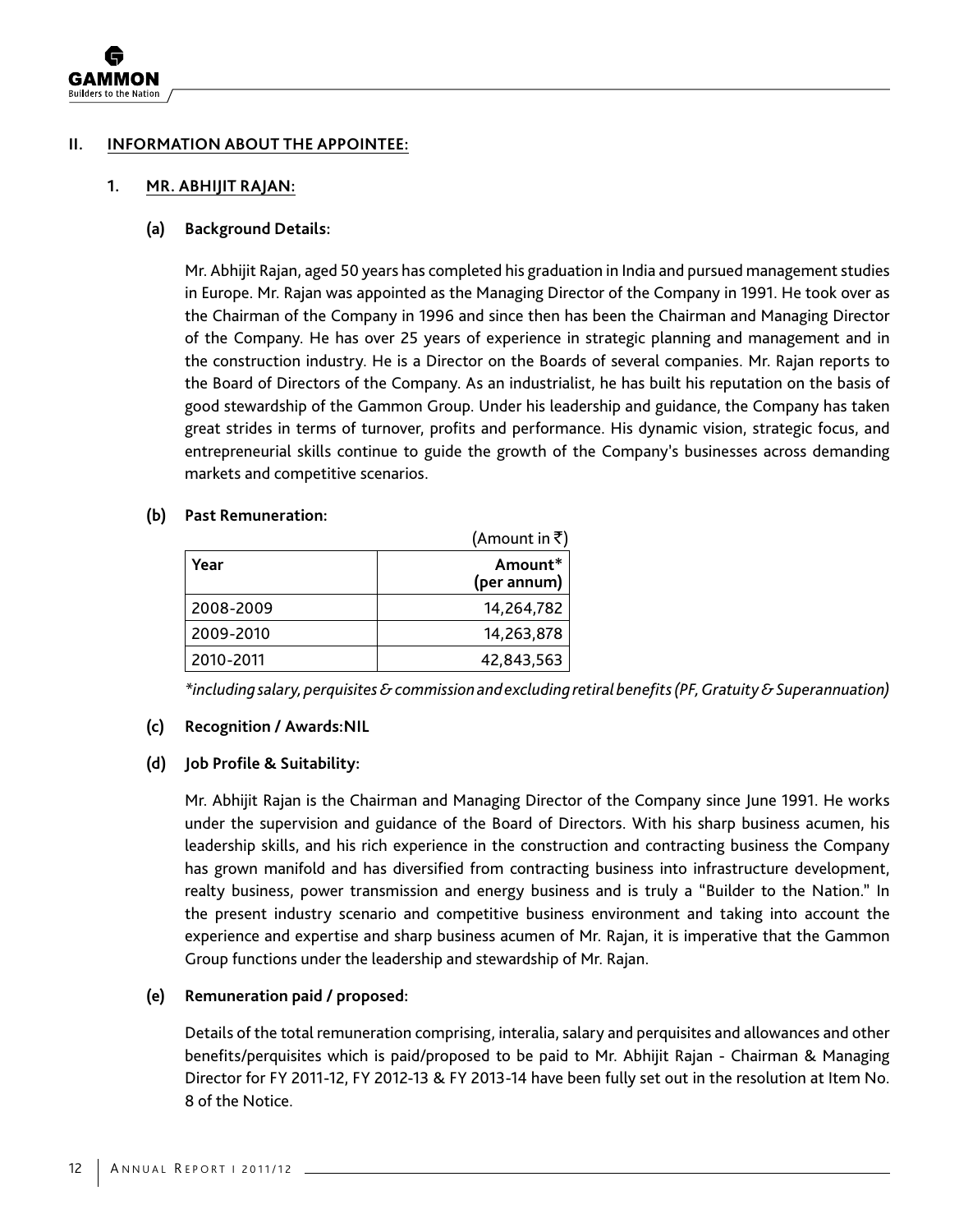### **(f) Comparative Remuneration profile with respect to Industry, Size of the Company, Profile of the position and person:**

 Mr. Abhijit Rajan, as the Chairman & Managing Director of the Company, has today made Gammon one of the largest construction and engineering companies in India. Under his leadership the Gammon group diversified from various sectors of civil engineering, design and construction business to infrastructure development, realty business, power and energy sector and even oil exploration both in India and overseas. Considering Mr. Rajan's contribution to the growth of the Company, his job profile and responsibilities, role played by him in managing the Company's affairs, his experience and expertise in steering the Company through a competitive and strategic business environment, the size of the Company and the industry in which it operates, the Remuneration Committee and the Board unanimously agreed in their respective meetings held on  $23<sup>rd</sup>$  August, 2012 that the minimum remuneration paid/proposed to be paid to Mr. Rajan for FY 2011-12, FY 2012-13 & FY 2013-14 as set out in the resolution at Item No. 8 is reasonable, justified and is commensurate with the remuneration levels prevailing in the industry.

### **(g) Pecuniary Relationship, directly or indirectly with the Company or relationship with the Managerial Personnel, if any:**

 Mr. Abhijit Rajan, Chairman & Managing Director is not related to any managerial personnel in the Company. He does not have any pecuniary relationship, directly or indirectly with the Company or with any managerial personnel besides the remuneration set out in the resolution at Item No. 8 and except to the extent of his shareholding as a Promoter in the Equity Share Capital of the Company.

### **2. MR. RAJUL A. BHANSALI:**

### **(a) Background Details:**

 Mr. Rajul Bhansali joined the Company's Board in March 2003 as the Whole-time Director and since then has discharged various functions as a Director of the Company. He is currently Executive Director – International Operations. Mr. Rajul Bhansali, aged 56, is a Commerce graduate and a member of the Institute of Chartered Accountants of India. He has vast experience in diverse functional areas such as finance, commercial and general management in engineering and construction industry. Mr. Bhansali has 34 years of experience in manufacturing, project engineering and EPC Companies in India and overseas. Since the past 23 years, Mr. Bhansali has been on the Board of various companies including Afcons Infrastructure Limited (Executive Director- Finance), Afcons Infrastructure Limited (Executive Director-Finance and Commercial and subsequently as Deputy Managing Director with profit responsibility for the Company).

### **(b) Past Remuneration:**

|           | (Amount in $\bar{z}$ ) |
|-----------|------------------------|
| Year      | Amount*<br>(per annum) |
| 2008-2009 | 5,731,838              |
| 2009-2010 | 5,452,076              |
| 2010-2011 | 4,401,614              |

 *\*including salary, perquisites & commission and excluding retiral benefits (PF, Gratuity & Superannuation)*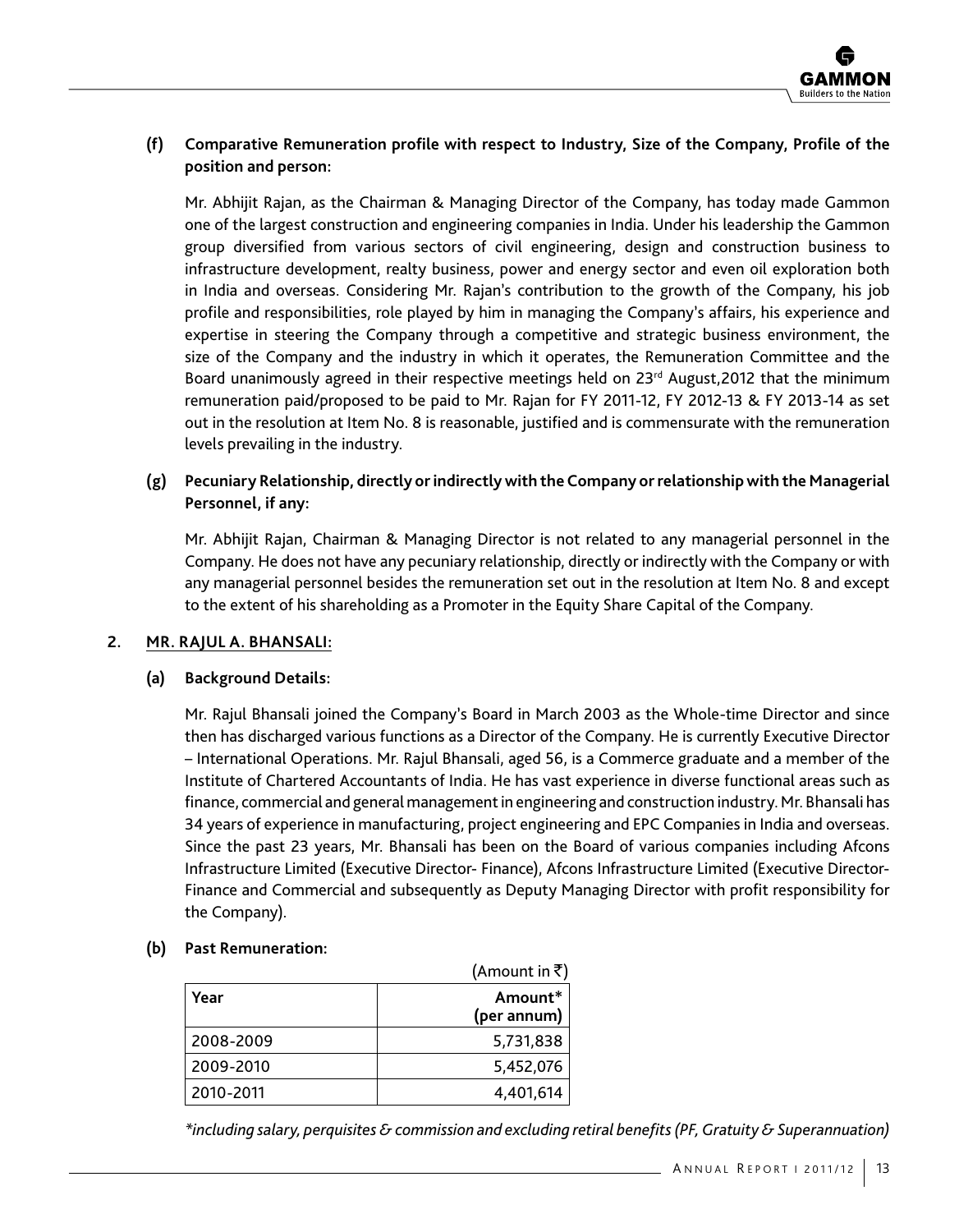

### **(c) Recognition / Awards:NIL**

### **(d) Job Profile & Suitability:**

 As an Executive Director - International Operations,Mr. Bhansali is responsible for overseeing Gammon's investments and safeguarding its interests in overseas ventures in the Power Equipment Manufacturing Companies in Italy (Sofinter S.p.A and Franco Tosi Meccanica S.p.A) and Oil Exploration Company (Campo Puma Oriente S.A) in Ecuador. He reports to the Chairman & Managing Director of the Company. To enable him to manage the affairs of these companies in a best possible manner, Mr. Bhansali has been inducted on the Boards of all the foreign Companies.The management of all the overseas companies work under his guidance and supervision. The combined revenues of these Companies are approx. ` 2100 Crores, accounting for approx. 22% of Gammon's consolidated turnover. Since joining the Board of the Company, Mr. Bhansali has been effectively managing the domestic and overseas affairs of the Company. Considering the rich experience and expertise in diverse functional areas in engineering and construction industry, Mr. Bhansali is best suited for effectively managing the Company's business in his capacity as Director of the Company.

### **(e) Remuneration paid / proposed:**

 Details of the total remuneration comprising, interalia, salary and perquisites and allowances and other benefits/perquisites which is paid/proposed to be paid to Mr. Rajul Bhansali, Executive Director – International Operations for FY 2011-12, FY 2012-13 & FY 2013-14 have been fully set out in the resolution at Item No. 9 of the Notice.

# **(f) Comparative Remuneration profile with respect to Industry, Size of the Company, Profile of the position and person:**

 Mr. Rajul Bhansali is in charge of the Company's International Operations. His responsibilities include overseeing the operations of the overseas companies on a day to day basis and safeguarding the Company's interests in overseas ventures. Strategic & timely decision making is an integral part of his job. Considering Mr. Bhansali's contribution in effectively managing the international operations of the Company, safeguarding the Company's investments overseas and seeking new investment opportunities in overseas markets, the duties and responsibilities discharged by him, his rich experience and expertise, the size of the Company and the industry in which it operates, the Remuneration Committee and the Board unanimously agreed in their respective meetings held on  $23<sup>rd</sup>$  August, 2012 that the minimum remuneration paid/proposed to be paid to Mr. Bhansali for FY 2011-12, FY 2012-13 & FY 2013-14 as set out in the resolution at Item No.9 is justified and is commensurate with the remuneration levels prevailing in the industry.

### **(g) Pecuniary Relationship, directly or indirectly with the Company or relationship with the Managerial Personnel, if any:**

 Mr. Rajul A. Bhansali, Executive Director – International Operations is not related to any managerial personnel in the Company and does not have any pecuniary relationship, directly or indirectly with the Company or with any managerial personnel besides the remuneration set out in the resolution at Item No. 9.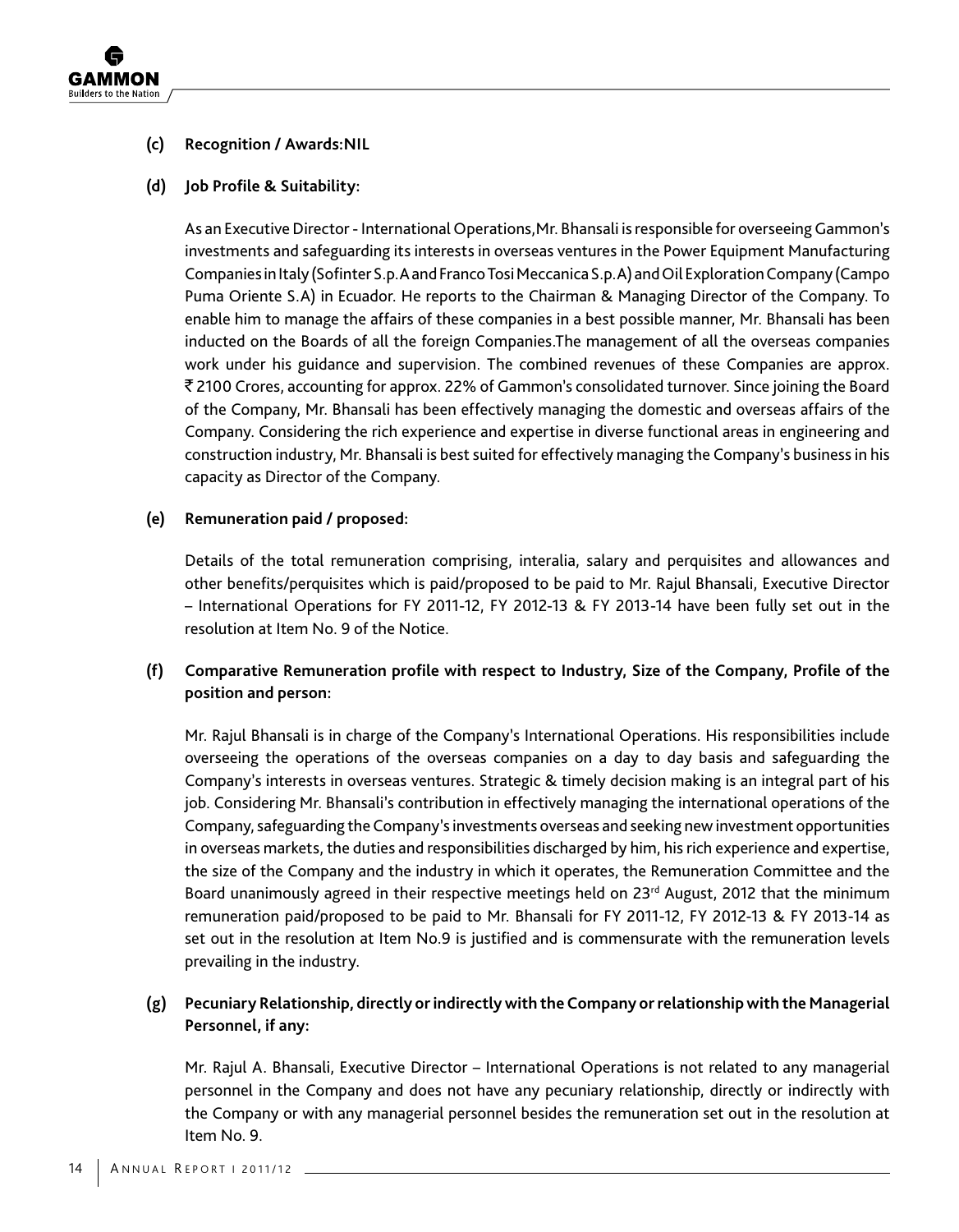### **3. MR. HIMANSHU PARIKH:**

### **(a) Background Details:**

 Mr. Himanshu Parikh, aged 51 years, is a Commerce graduate. Mr. Parikh was appointed as a Whole-time Director of the Company on  $1<sup>st</sup>$  April, 2000 and has since then been re-appointed as a Whole-time Director of the Company from time to time. He has over two decades of experience in general management and has been in charge of various operations of the Company including Commercial, EDP, Works Survey Section and Legal. He is a director on the Boards of several Gammon group companies. He is also a member of the Audit Committee of the Company. He has considerable experience and expertise in the construction and contracting business.

### **(b) Past Remuneration:**

|             | (Amount in $\bar{z}$ ) |
|-------------|------------------------|
| Year        | Amount*<br>(per annum) |
| 2008-2009   | 5,371,101              |
| 2009-2010   | 7,980,235              |
| 2010-2011** | 2,495,730              |

 *\*including salary, perquisites & commission and excluding retiral benefits (PF, Gratuity & Superannuation)*

 *\*\*Mr. Himanshu Parikh ceased to be a Wholetime Director of the Company w.e.f. 6th July, 2010 and was appointed as a Wholetime Director of the Company w.e.f. 1st July, 2011.*

### **(c) Recognition / Awards:NIL**

### **(d) Job Profile & Suitability:**

Mr. Himanshu Parikh was appointed as Whole-time Director of the Company on 1<sup>st</sup> April, 2000. He reports to the Chairman & Managing Director. Since his appointment as Director, he has been in charge of various operations of the Company. As an Executive Director in charge of domestic operations, he oversees strategic functions of tendering, marketing, procurement, sub-contracting, strategic purchases, Works Survey Section and support functions such as accounts, legal, finance. In his present role, he discharges multi-facted responsibilities and with his rich experience and expertise, the Board is of the opinion that he is a fit person to guide the Company in effectively managing its domestic operations.

### **(e) Remuneration paid / proposed:**

 Details of the total remuneration comprising, interalia, Salary and Perquisites and Allowances and other benefits/perquisites which is paid/proposed to be paid to Mr. Himanshu Parikh - Executive Director for FY 2011-12, FY 2012-13 & FY 2013-14 have been fully set out in the resolution at Item No. 10 of the Notice.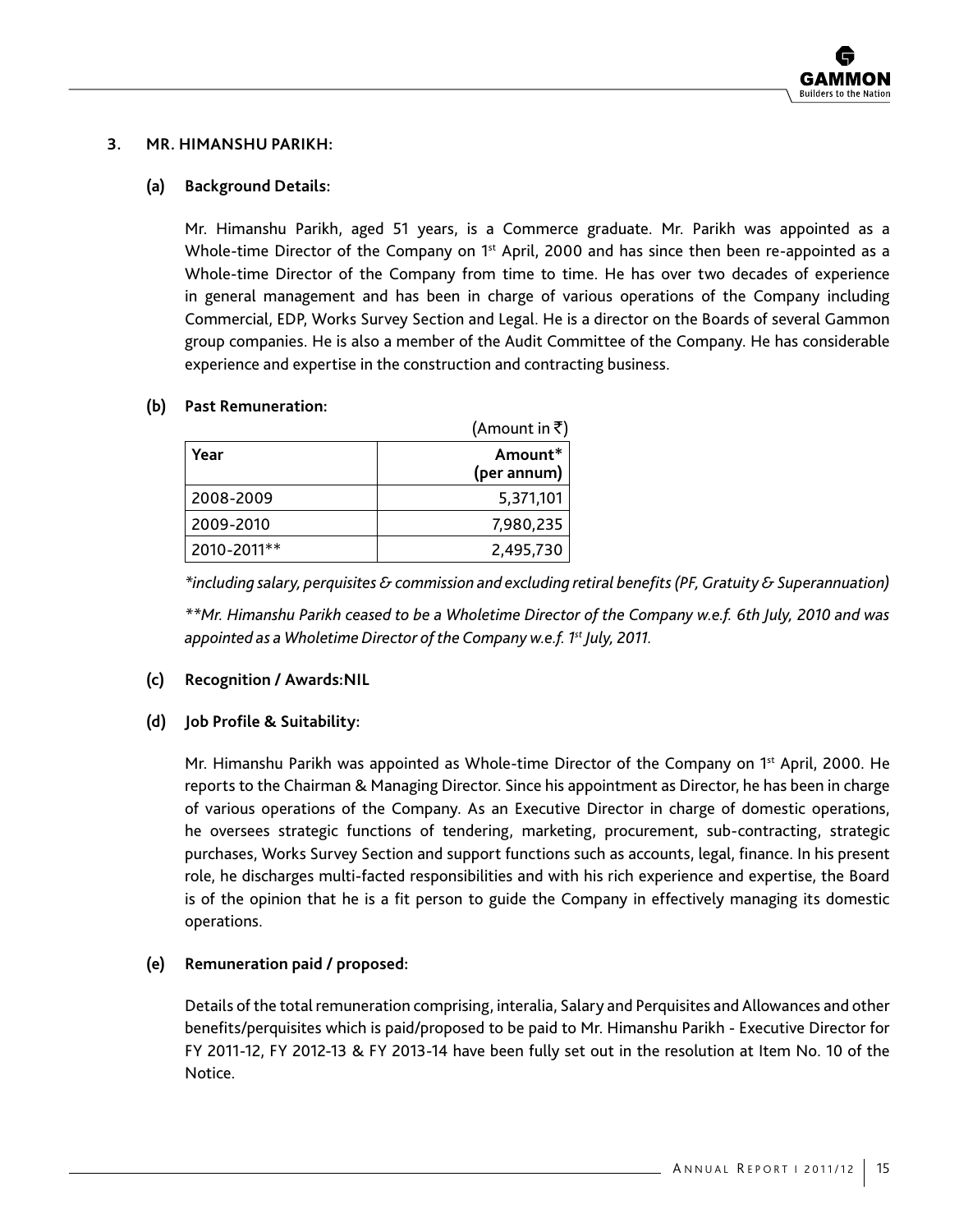

### **(f) Comparative Remuneration profile with respect to Industry, Size of the Company, Profile of the position and person:**

 Mr. Himanshu Parikh has over two decades of experience in general management and has been in charge of the domestic operations of the Company. Mr. Parikh has been instrumental in setting up various systems and procedures in the Company. Under his able guidance, the Company has won several arbitration awards and claims. With his rich experience and his deft management skills he continues to drive efficiently various operations of the Company. Considering Mr. Parikh's rich experience and valuable contributions towards effective management of various operations of the Company, his job profile and increased responsibilities discharged by him, role played by him in managing the Company's domestic affairs, the size of the Company and the industry in which it operates, the Remuneration Committee and the Board unanimously agreed in their respective meetings held on  $23<sup>rd</sup>$  August, 2012 that the minimum remuneration paid/proposed to be paid to Mr. Parikh for FY 2011-12, FY 2012-13 & FY 2013-14 as set out in the resolution at Item No. 10 is justified and is commensurate with the remuneration levels prevailing in the industry.

### **(g) Pecuniary Relationship, directly or indirectly with the Company or relationship with the Managerial Personnel, if any:**

 Mr. Himanshu Parikh, Executive Director is not related to any managerial personnel in the Company and does not have any pecuniary relationship, directly or indirectly with the Company or with any managerial personnel besides the remuneration set out in the resolution at Item No. 10 of the Notice.

### **4. MR. Digambar C. BAGDE:**

### **(a) Background Details:**

 Mr. D. C. Bagde, aged 62 years, is Bachleor in Civil Engineering. He worked in KEC International Limited form 1970 to 1983 in Design and Projects departments. In 1984 he promoted Transrail Engineering Company Limited (TECL) for construction of transmission lines and was its Whole-time Director. In 1994 he promoted Associated Transrail Structures Limited (ATSL) for manufacturing of towers and for EPC and transmission lines. ATSL was listed on OTCEI. TECL was merged with ATSL in 2001 and Mr. Bagde was heading ATSL as its Managing Director. Mr. Bagde helped the T&D business grow from a mere ₹ 21 crores in 2000-01 to over ₹ 1000 crores in 2008-09. In 1994 he was responsible for setting up a tower manufacturing unit in Baroda and further setting up a tower manufacturing plant in Butibori, Nagpur in 2004 and subsequently setting up a conductor manufacturing plant at Silvasa. In July 2009 ATSL got merged with and into Gammon India Limited. Post the merger, Mr. Bagde was appointed as Whole-time Director in Gammon India Limited designated as Executive Director & CEO – Transmission & Distribution Business ('T & D Business'). Mr. Bagde is on the Board of several Gammon group companies.

 Mr. Bagde has wide and varied experience of more than 40 years in engineering industry which includes design, manufacturing and execution of transmission lines in India & abroad. He was involved in execution of various railway electrification projects in India. He has also represented many seminars and workshops for transmission and distribution and was also on the experts' panel of CBIP when it published manual for transmission tower.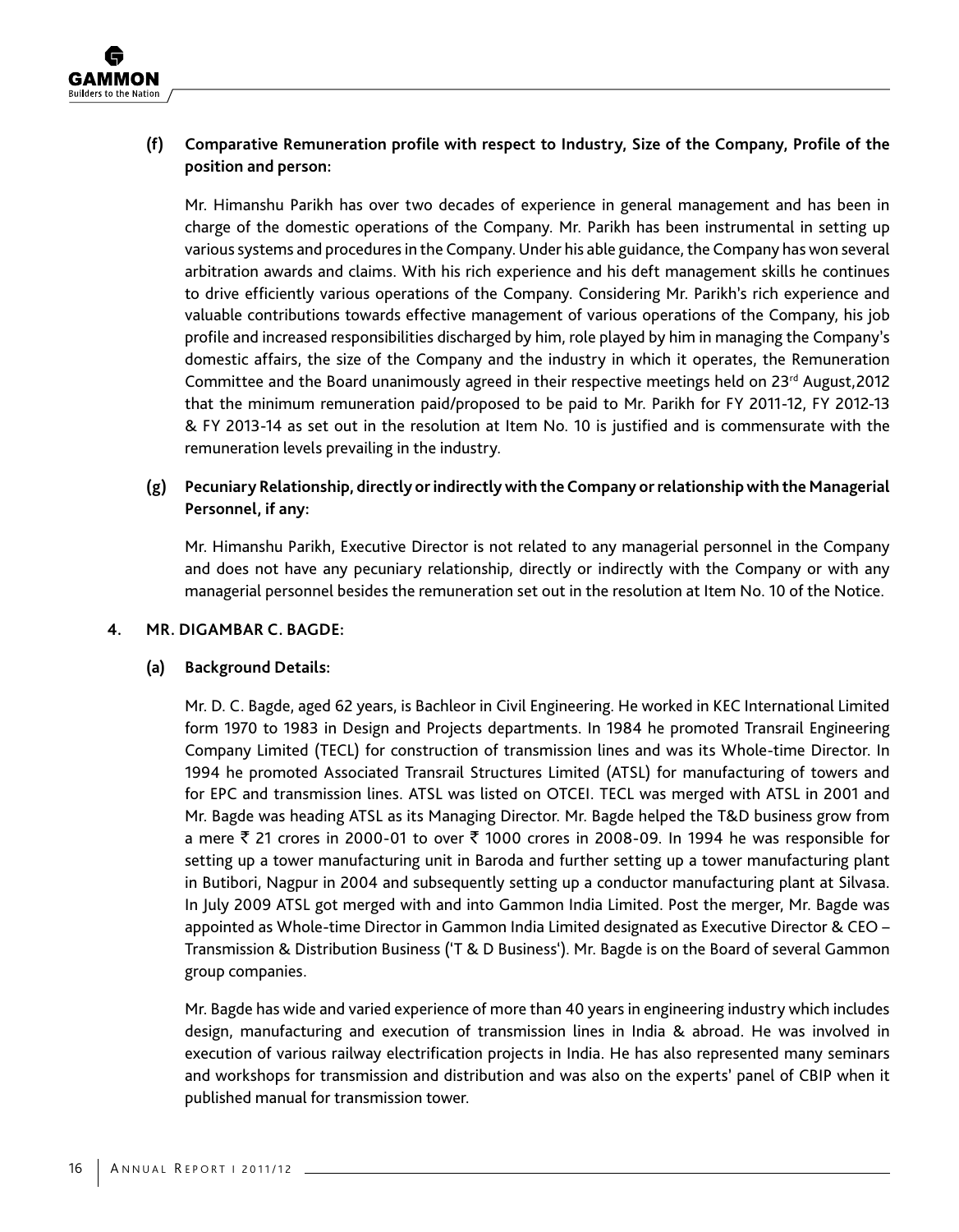### **(b) Past Remuneration:**

|             | (Amount in ₹)          |  |
|-------------|------------------------|--|
| Year        | Amount*<br>(per annum) |  |
| 2009-2010** | 17,349,957             |  |
| 2010-2011   | 8,591,422              |  |

 *\*including salary, perquisites & commission and excluding retiral benefits (PF, Gratuity & Superannuation) \*\*Mr. D. C. Bagde was appointed as Executive Director w.e.f 9th July, 2009.*

### **(c) Recognition / Awards:NIL**

### **(d) Job Profile & Suitability:**

 Subsequent to the amalgamation of ATSL with and into Gammon India Limited, Mr. Bagde was inducted as a Whole-time Director of the Company designated as Director & CEO (T&D Business). He was re-appointed as the Whole-time Director of the Company designated as Deputy Managing Director (T&D Business) on 15th May, 2012 and has been in charge of managing the Company's Transmission & Distribution business ("T&D Business") at Nagpur. Mr. Bagde reports to the Chairman & Managing Director. As a Deputy Managing Director, he is in charge of managing the affairs of Company's Transmission & Distribution Business right from production, marketing, tendering and all other support functions. During his tenure the T&D business has grown substantially. Mr. Bagde was also responsible for setting up a state-of-the-art tower factory and also Tower Test Bed at Deoli with a manufacturing capacity of 50,000 MT per annum. He has also helped set up a state-of-the-art conductor manufacturing plant in Silvasa in 2010. Under his guidance and leadership, the T&D Division has taken up EPC projects in the African continent namely countries like Algeria, Nigeria, Ghana, Ethiopia, Botswana, Kenya, Tanzania and also in Afghanistan, Nepal, Oman, Sri Lanka, USA and Canada.

 Taking into consideration the contribution made by Mr. Bagde to the growth of the Transmission & Distribution business, he is best suited to function as the Deputy Managing Director of the T&D Business.

### **(e) Remuneration paid / proposed:**

 Details of the total remuneration comprising, interalia, Salary and Perquisites and Allowances and other benefits/perquisites which is paid/proposed to be paid to Mr. D. C. Bagde, Deputy Managing Director – Transmission & Distribution Business for FY 2011-12, FY 2012-13 & FY 2013-14 have been fully set out in the resolution at Item No. 11 of the Notice.

### **(f) Comparative Remuneration profile with respect to Industry, Size of the Company, Profile of the position and person:**

 Under the leadership of Mr. D. C. Bagde, the T & D Business has increased substantially and has presence across India and in overseas countries. He is credited with setting up of 5 manufacturing units namely, 3 for transmission towers, 1 for conductor and another for hi-mast poles. Mr. Bagde is the President of SAE Powerlines, Italy, a leader in power transmission and distribution business across the world. His expertise and rich experience in the transmission and electrification field has helped the Company strengthen its presence in the power sector by procuring transmission & electrification projects. Considering Mr. Bagde's rich experience and valuable contributions towards effective management and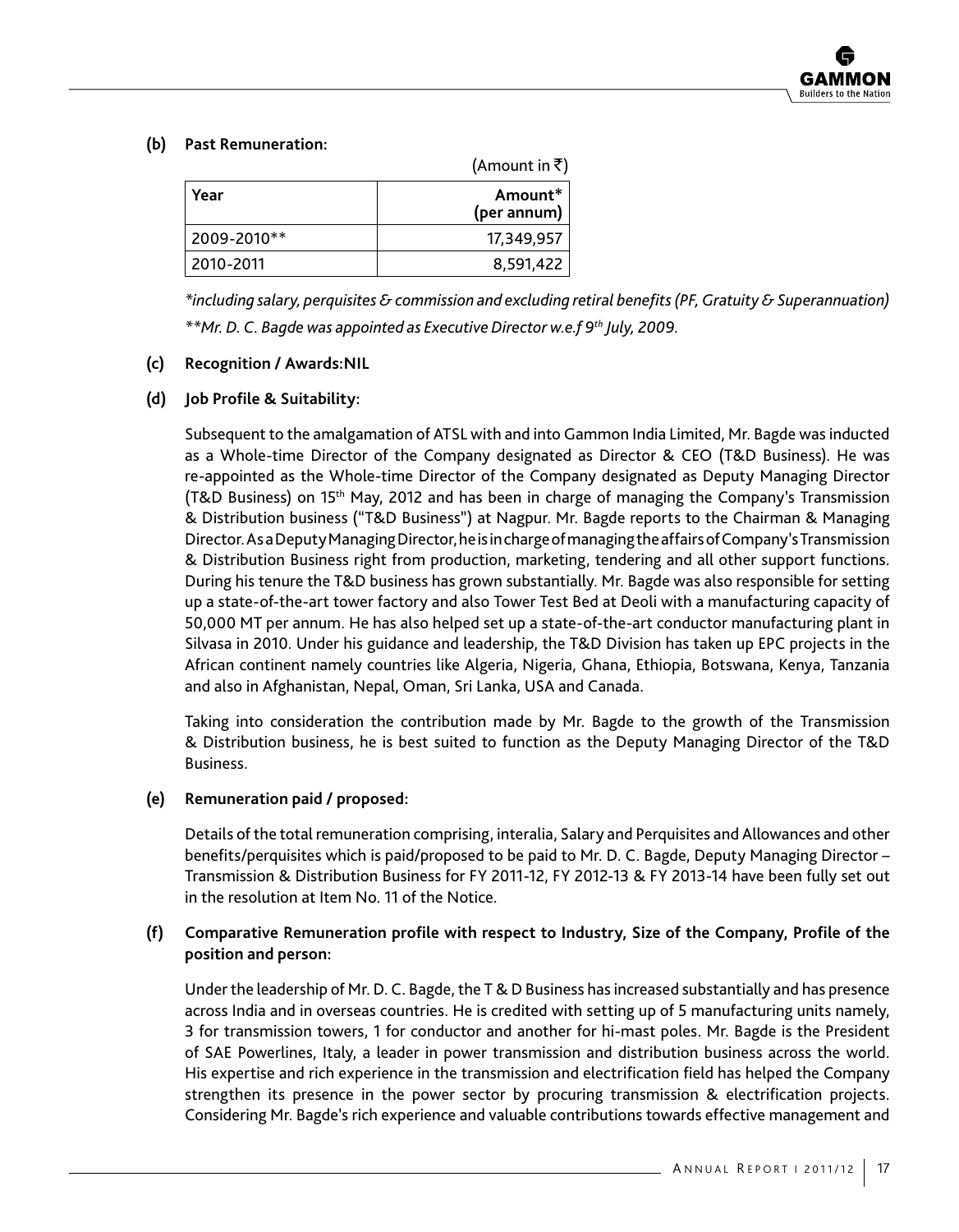growth of the Company's T&D Business,his job profile and responsibilities and the size of the Company and the industry in which it operates, the Remuneration Committee and the Board unanimously agreed in their respective meetings held on 23<sup>rd</sup> August, 2012 that the minimum remuneration paid/proposed to be paid to Mr. Bagde for FY 2011-12, FY 2012-13 & FY 2013-14 as set out in the resolution at Item No. 11 is justified and is commensurate with the remuneration levels prevailing in the industry.

### **(g) Pecuniary Relationship, directly or indirectly with the Company or relationship with the Managerial Personnel, if any:**

 Mr. D. C. Bagde, Deputy Managing Director (T&D Business) is not related to any managerial personnel in the Company and does not have any pecuniary relationship, directly or indirectly with the Company or with any managerial personnel besides the remuneration set out in the resolution at Item No. 11 and except to the extent of holding 817,472 equity shares in the Equity Share Capital of the Company.

### **5. MR. ROHIT MODI:**

### **(a) Background Details:**

 Mr. Rohit Modi, aged 50 years, has done Masters in Economics from Delhi School of Economics. He joined the Indian Administrative Services (IAS) in 1985 and served as an IAS Officer till 1999. During his tenure in State Government of Manipur he served as the District Collector of two Districts, apart from working as Director in the Department of Transport, Tourism, Municipal Administration, Housing& Urban Development. From 1994 to 1998, he served as Deputy Secretary, Department of Economic Affairs, Ministry of Finance, Government of India dealing with ADB, IFC, IMF and World Bank. After resigning from the IAS, he took over as the Chief Executive Officer of Tamil Nadu Road Development Company Ltd (TNRDC) from 1999-2006. From April, 2000 to September, 2001 he held additional charge as Managing Director & CEO of Mahindra Industrial Park Ltd. During the period 2004-06, he also held charge as Managing Director of Road Infrastructure Development Company of Rajasthan Ltd (RIDCOR), joint venture of Government of Rajasthan and IL&FS, where he conceived, initiated and obtained the mandate for Rajasthan Mega Highways Project. From 2006-2008, he functioned as the Chief Executive of Roads, Bridges & Airports Developmental Projects and Vice President in Larsen & Toubro Ltd. (L&T). Prior to his appointment, he headed India Business Operations in Suzlon Group as President India Business.

|  | <b>Past Remuneration:</b> |
|--|---------------------------|
|--|---------------------------|

|             | (Amount in ₹)          |  |
|-------------|------------------------|--|
| Year        | Amount*<br>(per annum) |  |
| 2009-2010** | 18,757,252             |  |
| 2010-2011   | 36,761,928             |  |

 *\*including salary, perquisites & commission and excluding retiral benefits (PF, Gratuity & Superannuation) \*\*Mr. Rohit Modi was appointed as Deputy Managing Director w.e.f 7th June, 2009.*

### **(c) Recognition / Awards: NIL**

### **(d) Job Profile & Suitability:**

 Mr. Rohit Modi has over 15 years of rich experience and expertise in general management and administration. Since his induction as the Deputy Managing Director of the Company, Mr. Modi was in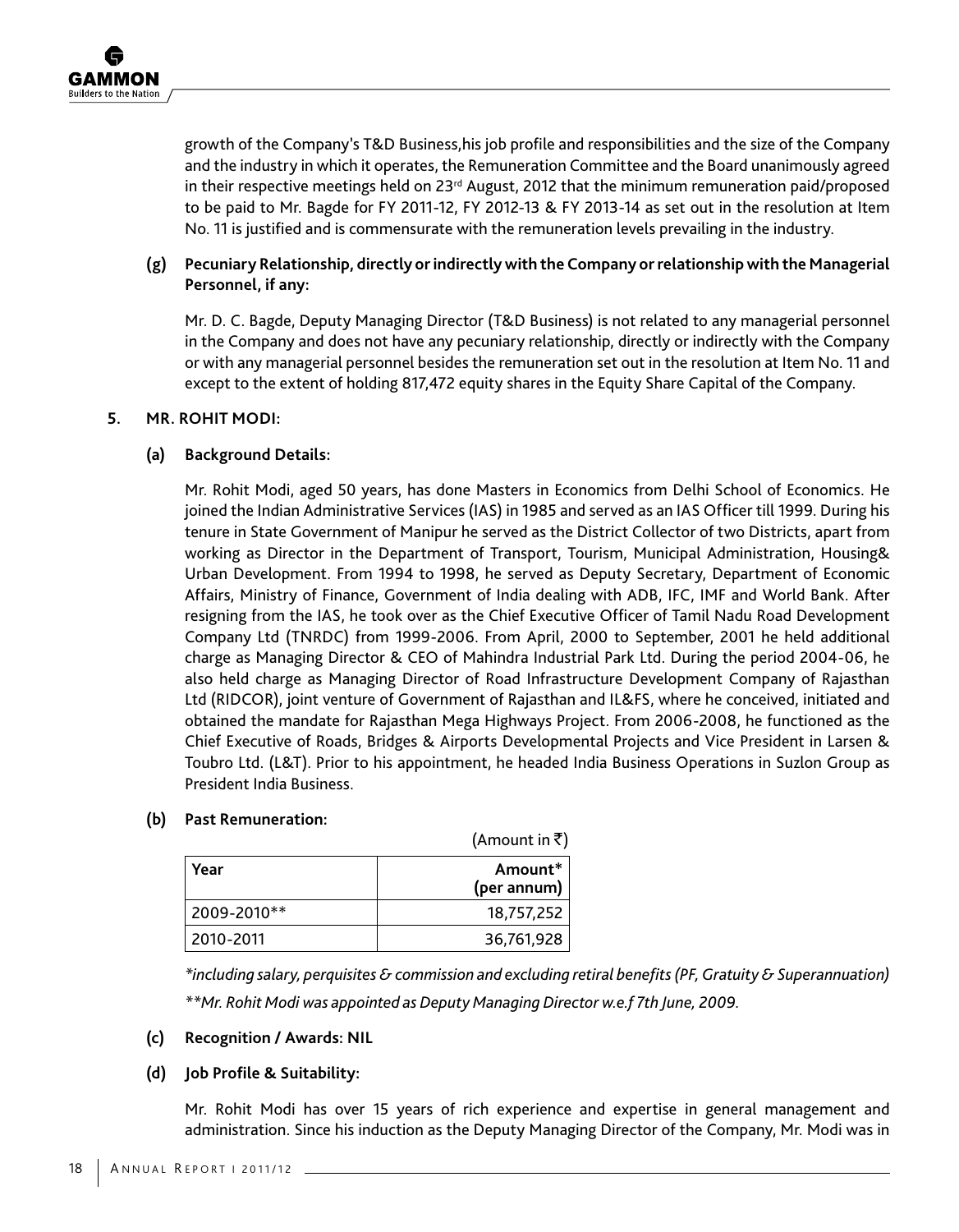charge of the EPC business. He was reporting to the Chairman and Managing Director and the Board of Directors of the Company. Mr. Rohit Modi was in charge of managing various functions such as EPC, Administration, HR, EDP, Marketing etc. During his tenure, Mr. Modi was instrumental in introducing several systems and procedures and creating business verticals .Considering his experience and expertise Mr. Modi was best suited for appointment as the Deputy Managing Director.

### **(e) Remuneration paid / proposed:**

 Details of the total remuneration comprising, interalia, Salary and Perquisites and Allowances and other benefits/perquisites which have been paid to Mr. Rohit Modi - Deputy Managing Director for FY 2011-12 have been fully set out in the resolution at Item No. 12 of the Notice.

### **(f) Comparative Remuneration profile with respect to Industry, Size of the Company, Profile of the position and person:**

 Mr. Rohit Modi has over 15 years of experience in general management and administration and has been in charge of various operations of the Company. During his tenure, Mr. Modi was instrumental in introducing various policies and procedures especially in the HR, EDP and Administration departments which resulted in streamlining of these departments. Under his able guidance and advice, the Company procured many EPC projects. Considering Mr. Modi'srich experience and valuable contributions towards effective management of various operations of the Company,his job profile and responsibilities,role played by him in managing the Company's affairs, his experience and expertise in steering the Company through a competitive and strategic business environment, the size of the Company and the industry in which it operates ,the Remuneration Committee and the Board unanimously agreed in their respective meetings held on  $23<sup>rd</sup>$  August, 2012 that the minimum remuneration paid to Mr. Modi as set out in the resolution at Item No. 12 is justified and is commensurate with the remuneration levels prevailing in the industry.

### **(g) Pecuniary Relationship, directly or indirectly with the Company or relationship with the Managerial Personnel, if any:**

 Mr. Rohit Modi, Deputy Managing Director is not related to any managerial personnel in the Company and does not have any pecuniary relationship, directly or indirectly with the Company or with any managerial personnel besides the remuneration set out in the resolution at Item No. 12.

### **III. OTHER INFORMATION**

### **Overview of the Company:**

Gammon India is amongst the largest physical infrastructure construction companies in India. Its track record spans significant landmark projects built over several decades, with a prominent presence across all sectors of civil engineering, design and construction. It has a track record of building landmark structures, some of which have become iconic. This includes' The Gateway of India', the piling and civil foundation work for which was successfully executed by Gammon as its maiden project way back in 1919.

Besides its large scale of operations in the Construction and Infrastructure domain, Gammon has a dominant presence in energy business in which it operates in the hydro, nuclear and thermal power sectors. Gammon's projects cover businesses and projects involving highways, public utilities, environmental engineering and marine structures. Gammon's expertise also covers the design, financing, construction and operation of modern bridges, viaducts, and metro rail, both on a Built-Operate–Transfer (BOT) basis as well as contract execution. It is also active in the Social Infrastructure sector through its operations in the realty project segment.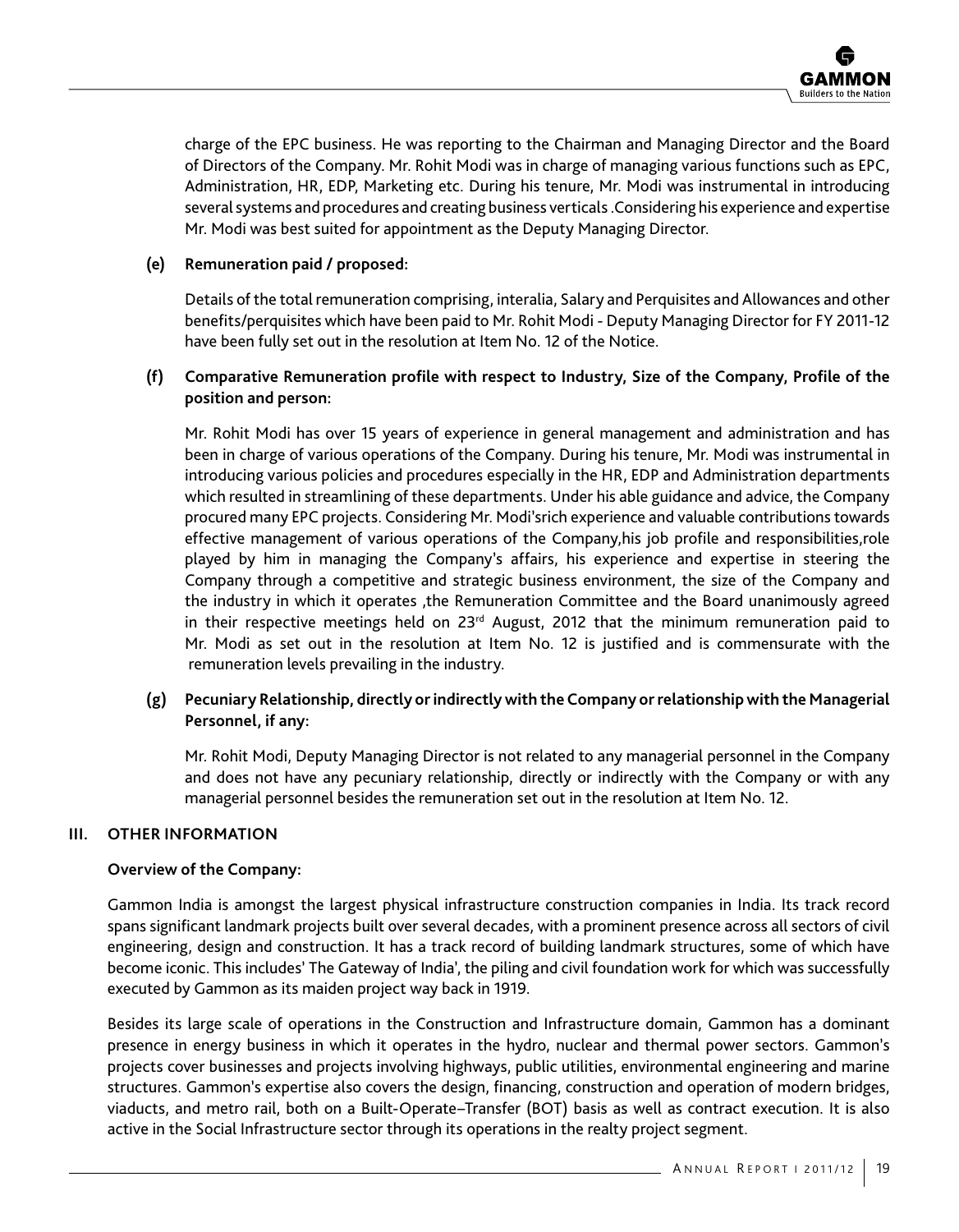### **Current Industry Scenario:**

India's infrastructure sector continues to be a key driver of the nation's economic progress. In fact, infrastructure has emerged as a key driver for sustaining the robust growth of the economy and the government has been focusing on development of infrastructure. The Indian economy was estimated to grow by 6 per cent in 2011-12, after having grown at the rate of 8.4 per cent in each of the two preceding years. This indicates a slowdown compared not just to the previous two years but 2003 to 2011 (except 2008-9). With agriculture and services continuing to perform well, India's slowdown can be attributed almost entirely to weakening industrial growth. Monetary policy was tightened by the Reserve Bank of India (RBI) during the year to control inflation and curb inflationary expectations. The financial year 2011-12 witnessed several upheavals in the economy and financial markets, globally and India was no exception. The continuing uncertainty in the Eurozone and slowdown in the US economy resulted in an environment fraught with unimaginable risks and uncertainty on all fronts, including political. In this scenario, India witnessed a sharp decline in the value of the rupee, high inflationary pressures, a decline in industrial output and the consequent slowdown in growth of GDP to 6.9%. Expectations for the current year are pegged even lower.Though infrastructure industry is the key driver of economic growth second only to agriculture , it is fraught by several issues such as slow implementation of government policies, delays in awarding projects, delays in clearances by various government agencies, restrictions on easy acess to short term funds, delays in land acquisitions etc.

### **1. Reason for inadequate profits:**

The financial year 2011-12 was a difficult period for the construction industry and for the Company. With fewer projects to bid for the order booking was sluggish. Competition continued to be intense due to low entry barriers resulting in smaller players underquoting to capture the projects. Government inaction, delays in awarding projects, delays in clearances by various government agencies, bureaucratic apathy, inflationary pressures resulting in an all-round increase in costs especially of petroleum products and major construction materials thereby resulting in squeeze on liquidity, higher interest costs leading to delays in projects, and delays in timely recoveries from clients all had a dampening effect on the overall performance of the Company. and on the Net profits of the Company for the year ended 31st March, 2012. The impact led to pressures on the working capital and resulted in higher debt.

### **2. Steps taken or proposed to be taken for improvement:**

The Company is all geared up to face a challenging business environment. All efforts are now being focused on increasing the turnover and improving operational efficiency. Greater emphasis is placed on timely completion of projects thereby avoiding time and cost overruns, all systems, processes and procedures at the sites are being reviewed and modified to strengthen them as well as additional approval levels have been implemented at various stages of operation to avoid wastage of resources. In addition several initiatives have been undertaken to improve operational efficiency across project sites and in the Company viz;

- a. Reorganising the marketing, bidding and estimation team which has enhanced the prequalification, estimation, tender evaluation, formal pre-bid risk assessment .
- b. Improved project planning and management by re-organising involvement of competent and experienced resources, focus on plant utilisation, increased frequency of coordination meetings to address cross-functional issues, establishing DOA (Delegation of Authorities) and SOP's (Standard Operating Procedures) and effective utilisation of ERP in decision making process.
- c. A 'Board of Management' comprising of senior management has been set up to review the projects on a day-to-day basis. As a cost cutting measure, instead of organizing one-to-one review meetings of the project managers of various sites across India, the Company has set up video conferencing facility at its head office to conduct the review meetings of sites across India.Persistent efforts are being made to review and control the costs incurred at the project sites.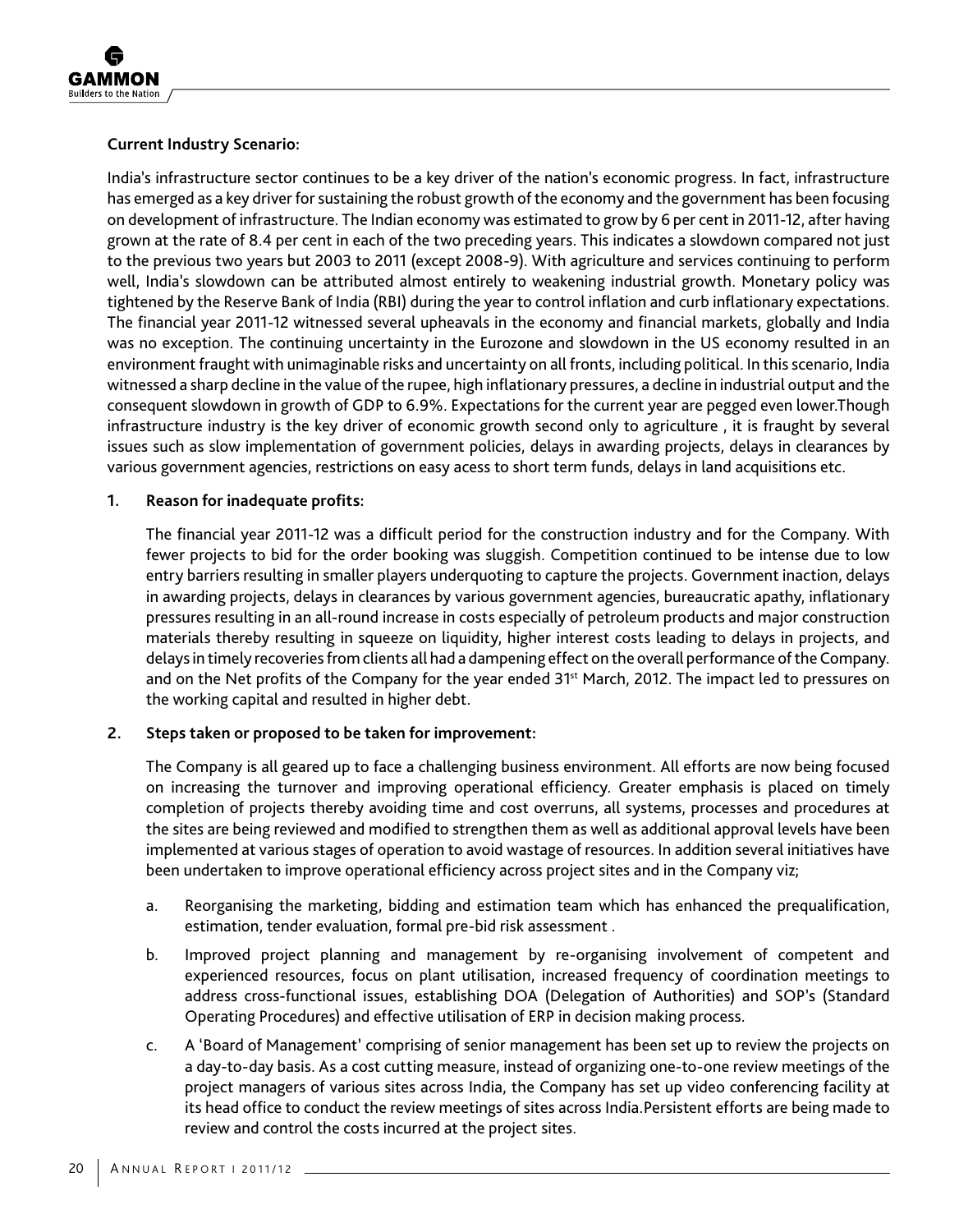- d. Apart from the above, the Company has also taken strong austerity measures for reducing manpower and other overhead costs.
- e. The Company is taking proactive steps to reduce its debtors and recover claims from clients / authorities.
- f. The Company is also negotiating favourable credit terms with suppliers of strategic and heavy equipments and other raw material suppliers.
- g. Aggressive steps are being taken to recover claims in respect of arbitration matters where the arbitration award has been awarded in Company's favour.
- h. The Company is also reviewing various options of streamlining the operations of its direct as well as step down subsidiaries.

All these proactive steps are aimed at improving profitability in the face of a challenging and depressed environment in the construction industry.

### **3. Expected increase in productivity and profits in measurable terms:**

The recessionary trends witnessed by the infrastructure and construction industry continues in the current financial year. Order booking continued to remain sluggish in the first quarter of the current financial year . With the government's commitment on initiating several measures for reviving the infrastructure and construction industry in order to maintain a GDP growth of around 7%, the Company is geared for securing large projects. The Company has bid for several large projects and is confident of securing them. It is aggressively focusing on securing construction projects in the realty sector. Its infrastructure development arm is actively bidding for BOT projects. It is also expected that the various steps taken by the Company to improve operational efficiency and, reduce costs will result in improved cash flows and better fund management.

### **IV. DISCLOSURES:**

- 1. The shareholders of the Company have been informed of the remuneration package of the above mentioned managerial persons in the respective resolutions at Item Nos. 8 to 12 in the following manner:
	- (a) Mr. Abhijit Rajan:

 Details of the total remuneration (which includes, interalia, Salary and Perquisites and Allowances and other benefits/perquisites) which is paid/proposed to be paid to Mr. Abhijit Rajan, Chairman & Managing Director for the FY 2011-12, FY 2012-13 and FY 2013-14 have been fully set out in the resolution at Item No. 8.

(b) Mr. Rajul A. Bhansali:

 Details of the total remuneration (which includes, interalia, Salary and Perquisites and Allowances and other benefits/perquisites) which is paid/proposed to be paid to Mr. Rajul A. Bhansali, Executive Director – International Operations for the FY 2011-12, FY 2012-13 and FY 2013-14 have been fully set out in the resolution at Item No. 9.

(c) Mr. Himanshu Parikh:

 Details of the total remuneration (which includes, interalia, Salary and Perquisites and Allowances and other benefits/perquisites) which is paid/proposed to be paid to Mr. Himanshu Parikh, Executive Director for the remainder of his tenure have been fully set out in the resolution at Item No. 10.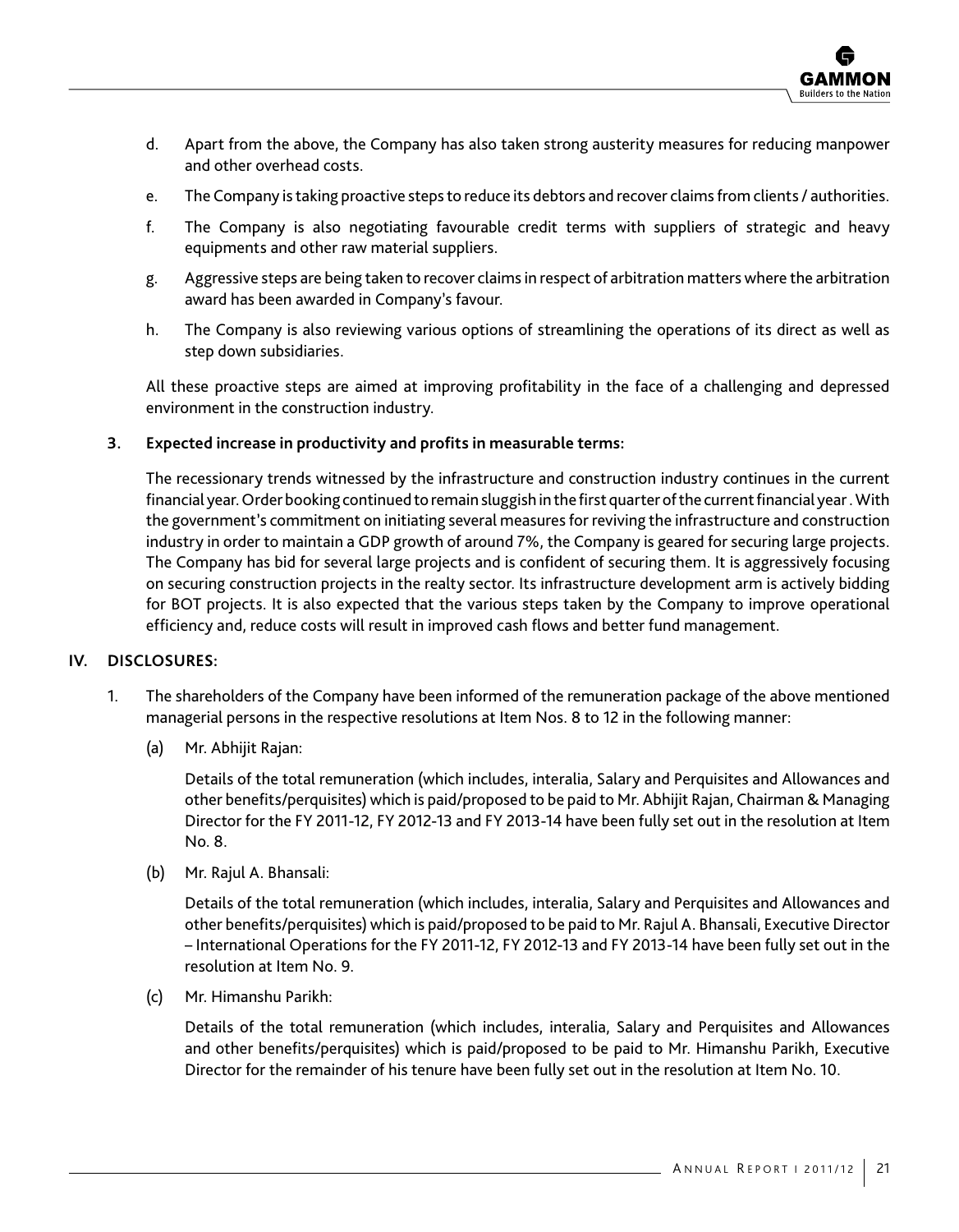(d) Mr. D. C. Bagde:

 Details of the total remuneration (which includes, interalia, Salary and Perquisites and Allowances and other benefits/perquisites) which is paid/proposed to be paid to Mr. D. C. Bagde, Deputy Managing Director – T&D Business for the FY 2011-12, FY 2012-13 and FY 2013-14 have been fully set out in the resolution at Item No. 11.

(e) Mr. Rohit Modi:

 Details of the total remuneration (which includes, interalia, Salary and Perquisites and Allowances and other benefits/perquisites) which is paid to Mr. Rohit Modi, Deputy Managing Director for the FY 2011-12 have been fully set out in the resolution at Item No. 12.

2. Disclosures on remuneration package to the Executive Directors of the Company have been made in the Corporate Governance Report which forms a part of the Report of the Board of Directors in the Annual Report of the Company for FY 2011-12.

As mentioned earlier, since the payment of aforementioned 'minimum remuneration' as set out in the resolutions at item nos. 8 to 12 to the respective Whole-time Directors for the respective financial years mentioned therein exceeds / may exceed the ceiling limit of 'minimum remuneration' as laid down in Sections 198 and 309 read with Schedule XIII to the Act, shareholders' approval is sought by way of a special resolution for payment of the aforesaid 'minimum remuneration' to each of the Directors for the respective financial years as specified in the resolutions set out at item nos. 8 to 12. The payment of the aforesaid minimum remuneration is also subject to approval of the Central Government and applications will be made thereto.

The relevant Notices of the Annual General Meetings & Postal Ballots referred to in the Explanatory Statement in respect of Item Nos. 8 to 12 are open for inspection at the Registered Office of the Company between 10.00 a.m. and 5.00 p.m. on all working days except on Saturdays, Sundays and other public holidays upto Tuesday, 25<sup>th</sup> September, 2012.

Each of the aforementioned Director is deemed to be interested in the respective resolution pertaining to his remuneration. No other Director is directly or indirectly concerned or interested in these resolutions.

Your Directors commend the resolutions at Item Nos. 8 to 12 for your approval as Special Resolutions.

**By Order of the Board of Directors For GAMMON INDIA LIMITED**

> **GITA BADE** *Company Secretary*

*Registered Office:* "Gammon House", Veer Savarkar Marg, Prabhadevi, Mumbai - 400 025.

Dated: 23<sup>rd</sup> August, 2012